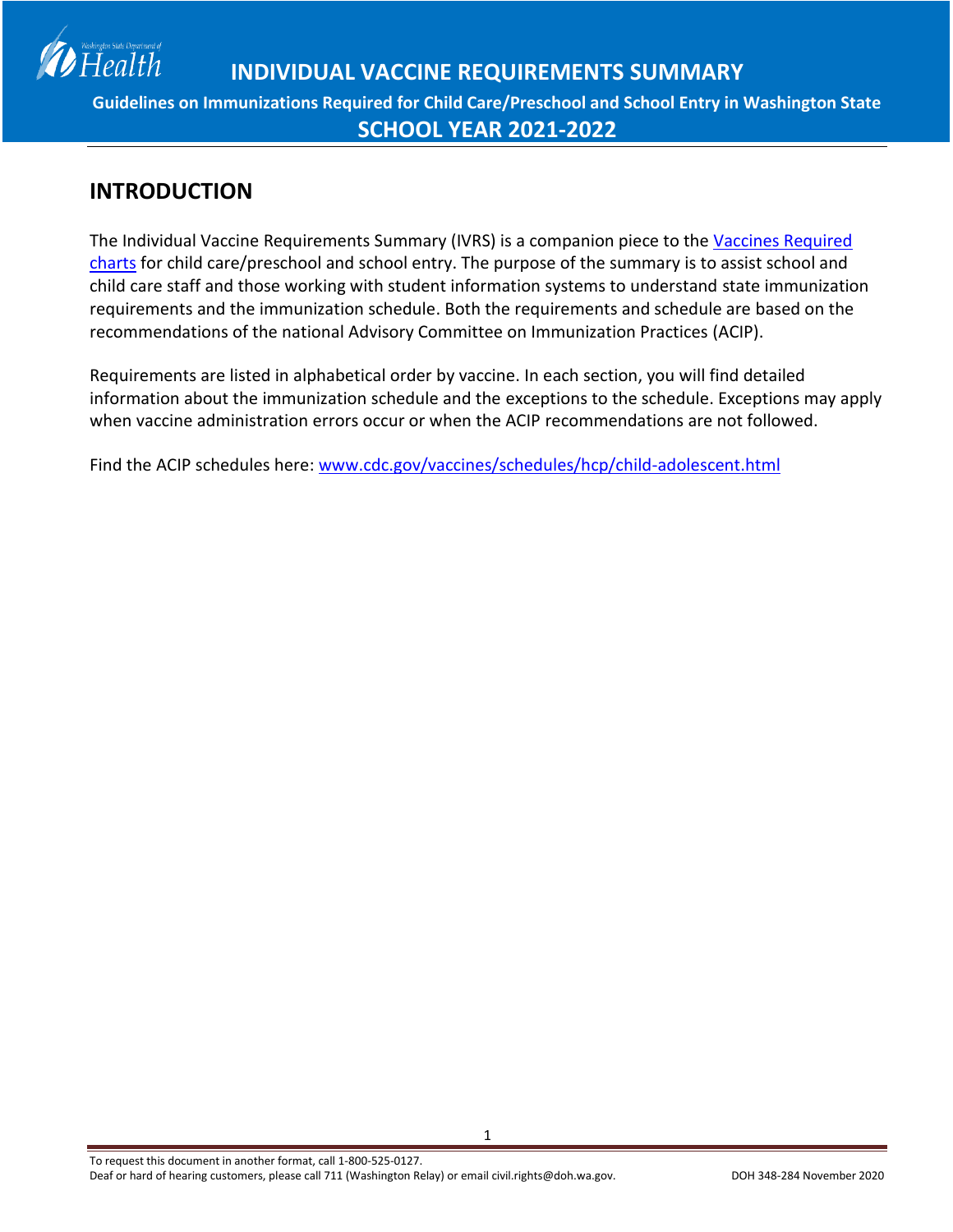Washington State Department of<br>Health

## **INDIVIDUAL VACCINE REQUIREMENTS SUMMARY**

**Guidelines on Immunizations Required for Child Care/Preschool and School Entry in Washington State**

#### **SCHOOL YEAR 2021-2022**

#### **TABLE OF CONTENTS**

Click on page numbers to go to selected page.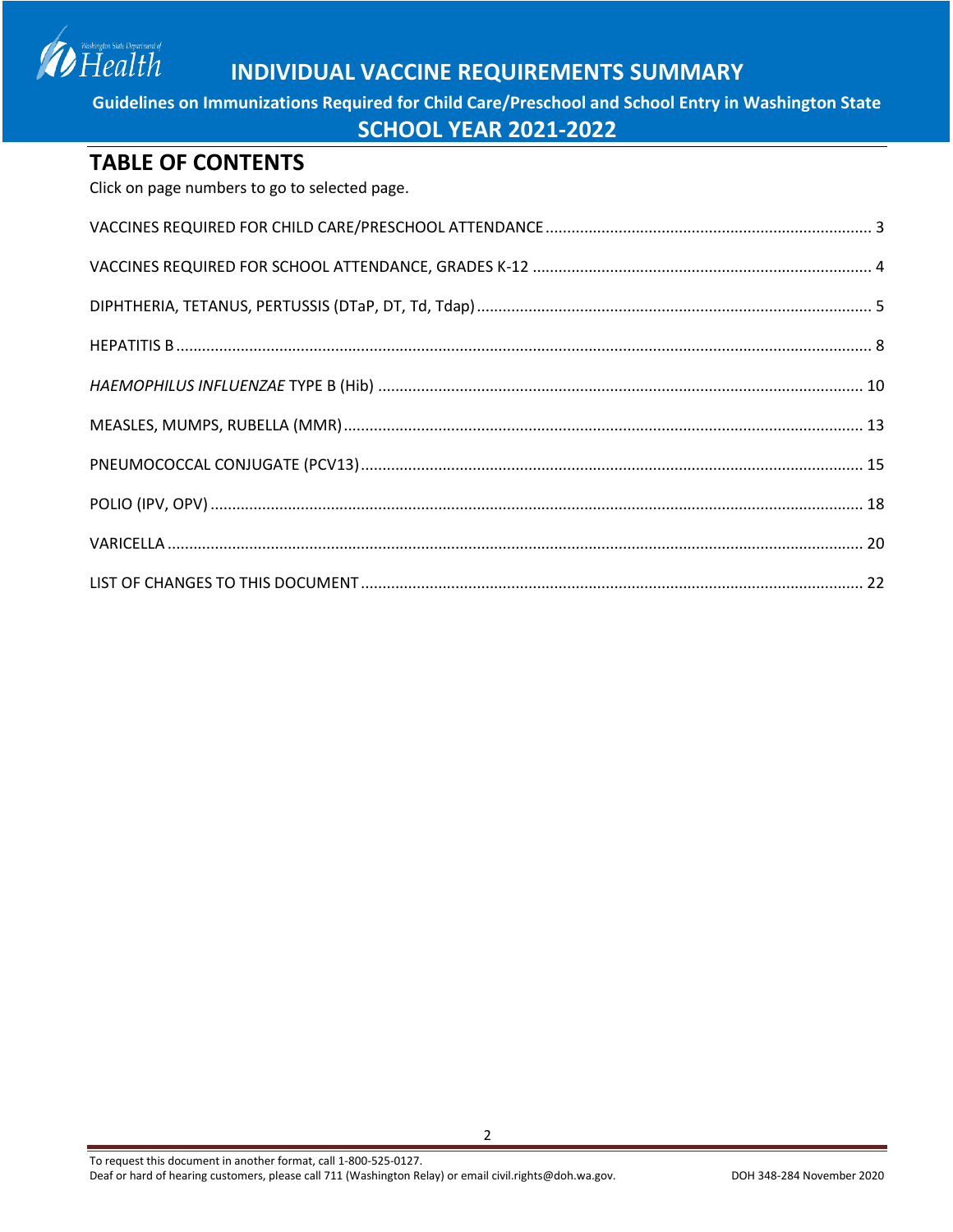**Guidelines on Immunizations Required for Child Care/Preschool and School Entry in Washington State**

**SCHOOL YEAR 2021-2022**

## <span id="page-2-0"></span>**VACCINES REQUIRED FOR CHILD CARE/PRESCHOOL ATTENDANCE**

|                                        | <b>Hepatitis B</b> | <b>DTaP</b><br>(Diphtheria, Tetanus,<br>Pertussis) | <b>Hib</b><br>(Haemophilus<br>influenzae type B)            | Polio   | <b>PCV</b><br>(Pneumococcal<br>Conjugate)                   | <b>MMR</b><br>(Measles, mumps)<br>rubella)        | Varicella<br>(Chickenpox)                         |
|----------------------------------------|--------------------|----------------------------------------------------|-------------------------------------------------------------|---------|-------------------------------------------------------------|---------------------------------------------------|---------------------------------------------------|
| By 3 Months                            | 2 doses            | 1 dose                                             | 1 dose                                                      | 1 dose  | 1 dose                                                      |                                                   |                                                   |
| By 5 Months                            | $2$ doses          | $2$ doses                                          | $2$ doses                                                   | 2 doses | $2$ doses                                                   | Not routinely<br>given before 12<br>months of age | Not routinely<br>given before 12<br>months of age |
| By 7 Months                            | 2 doses            | 3 doses                                            | 3 doses                                                     | 2 doses | 3 doses                                                     |                                                   |                                                   |
| By 16 Months                           | 2 doses            | 3 doses                                            | 4 doses                                                     | 2 doses | 4 doses                                                     | 1 dose                                            | 1 dose                                            |
| By 19 Months                           | 3 doses            | 4 doses                                            | 4 doses                                                     | 3 doses | 4 doses                                                     | 1 dose                                            | 1 dose                                            |
| By 7 years or<br>Kindergarten<br>entry | 3 doses            | 5 doses                                            | Not routinely given<br>to children age 5<br>years and older | 4 doses | Not routinely given<br>to children age 5<br>years and older | 2 doses                                           | 2 doses                                           |

To request this document in another format, call 1-800-525-0127.

Health

Deaf or hard of hearing customers, please call 711 (Washington Relay) or email civil.rights@doh.wa.gov.

DOH 348-053 Nov 2020

Children entering child care or preschool must get the required doses listed in this chart to be in compliance with immunization requirements. School-aged children (K-12) in before and after-school programs must meet the immunization requirements for their grade in school. The requirements follow the national Advisory Committee on Immunization Practices (ACIP) Immunization Schedule.

To read the chart, find the row that is closest, but is not older than the child's age. Follow the row across to find the number of vaccine doses required by that age. For example, if a child is 6 ½ months old (not yet 7 months old), look at the row "By 5 months". A 6 ½ month old child needs a total of 2 doses of DTaP vaccine. By the time the child reaches 7 months, they will need 3 total doses (look at the DTaP column and row "By 7 months").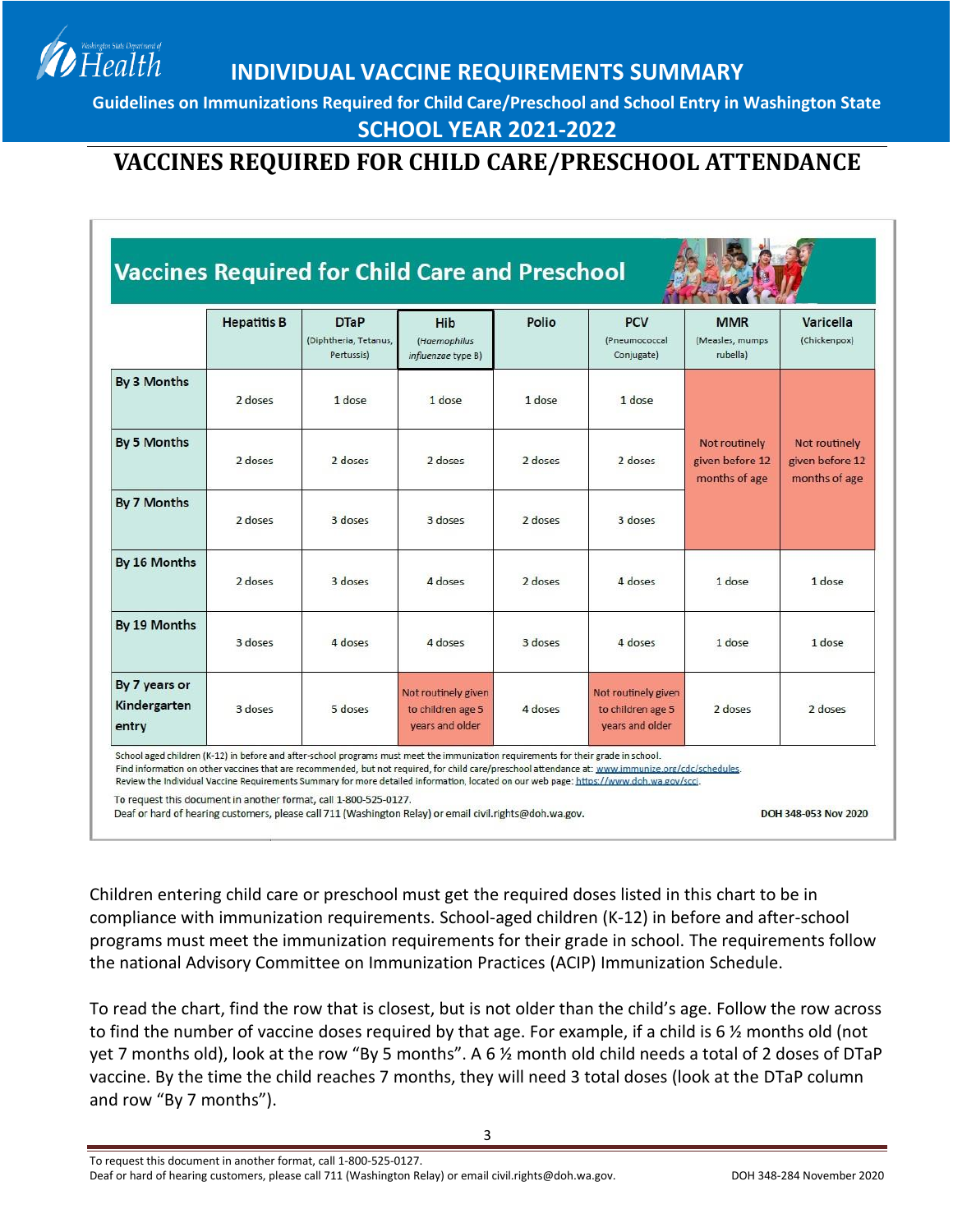**Guidelines on Immunizations Required for Child Care/Preschool and School Entry in Washington State**

#### **SCHOOL YEAR 2021-2022**

## <span id="page-3-0"></span>**VACCINES REQUIRED FOR SCHOOL ATTENDANCE, GRADES K-12**

Health

| Kindergarten - 6th Grade                                                                                                   | 7th - 10th Grade                             | 11th and 12th Grade                                                                                                                                                                                                                                                                                                      |
|----------------------------------------------------------------------------------------------------------------------------|----------------------------------------------|--------------------------------------------------------------------------------------------------------------------------------------------------------------------------------------------------------------------------------------------------------------------------------------------------------------------------|
| 3 doses<br>Last dose must be given on or after 24 weeks of age.                                                            |                                              |                                                                                                                                                                                                                                                                                                                          |
| 5 doses<br>4 doses are acceptable only IF dose 4 is given on or after the 4th birthday AND at least 6 months after dose 3. |                                              |                                                                                                                                                                                                                                                                                                                          |
| <b>Not Required</b>                                                                                                        | 1 dose Tdap<br>(see page 2 for more details) |                                                                                                                                                                                                                                                                                                                          |
| 4 doses                                                                                                                    |                                              | 4 doses<br>3 doses are acceptable only IF dose 3 is given on or<br>after the 4th birthday.                                                                                                                                                                                                                               |
| 2 doses                                                                                                                    |                                              |                                                                                                                                                                                                                                                                                                                          |
| 2 doses<br>$\Omega$<br>Health care provider verified disease history                                                       |                                              |                                                                                                                                                                                                                                                                                                                          |
|                                                                                                                            |                                              | 3 doses are acceptable only IF dose 3 is given on or after the 4th birthday. If dose 4 was given on or<br>after August 7, 2009, it must be on or after the 4th birthday AND at least 6 months after dose 3.<br>Look at the Minimum Age and Interval Table on page 2 for recommended minimum age and spacing information. |

Students entering school must get the required doses listed in this chart to be in compliance with immunization requirements. The requirements follow the national Advisory Committee on Immunization Practices (ACIP) Immunization Schedule with requirements specified by grade level.

To find the doses required, look at the column that includes the student's grade and the row for the required vaccine. For example, a student entering Kindergarten needs 2 doses of MMR vaccine. The requirements and rules vary depending on the student's grade.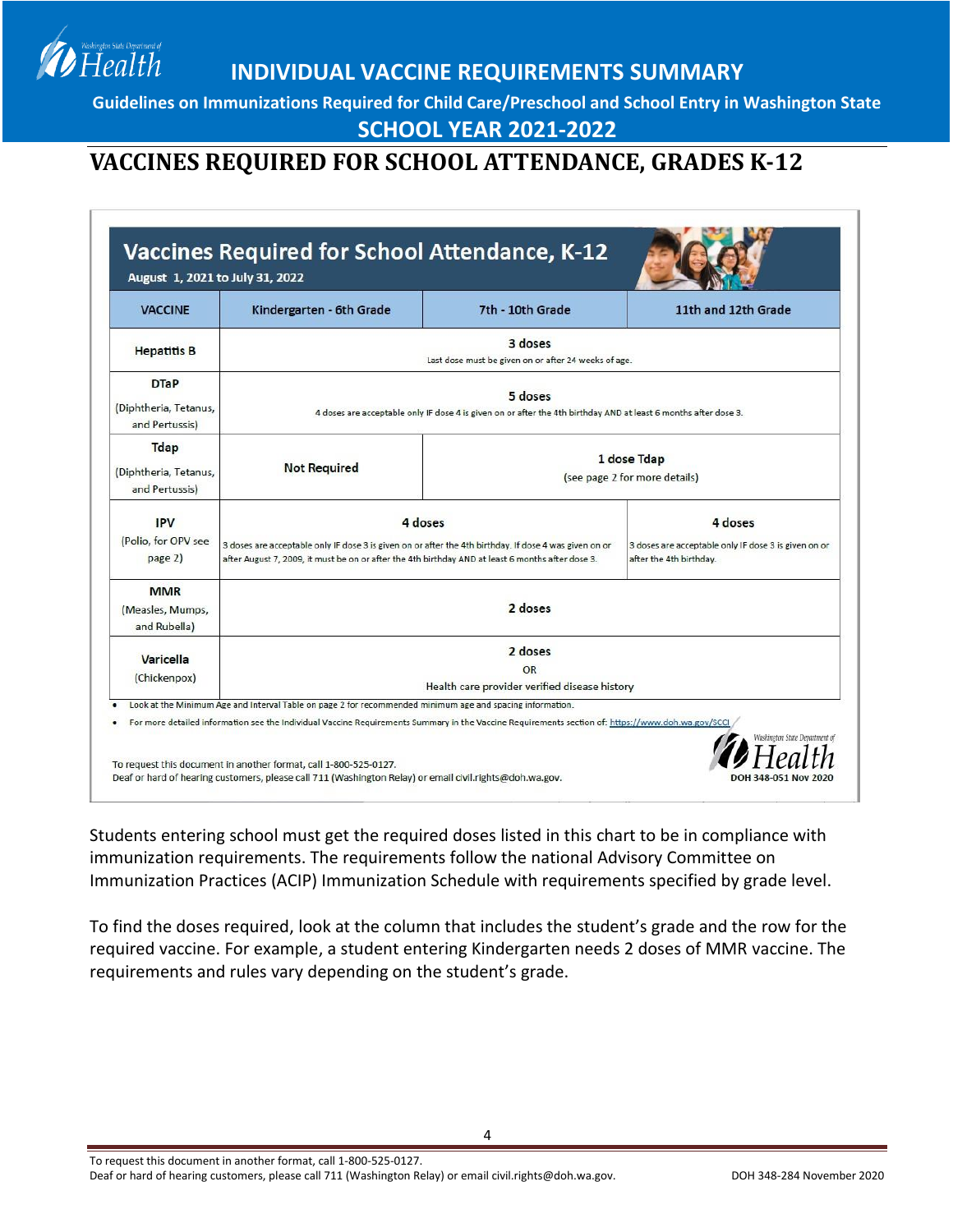**Guidelines on Immunizations Required for Child Care/Preschool and School Entry in Washington State**

**SCHOOL YEAR 2021-2022**

## <span id="page-4-0"></span>**DIPHTHERIA, TETANUS, PERTUSSIS (DTaP, DT, Td, Tdap)**

All children/students entering child care/preschool and Kindergarten through 12<sup>th</sup> grades must get vaccinated against diphtheria, tetanus, and pertussis [\(WAC 246-105-030\)](http://apps.leg.wa.gov/WAC/default.aspx?cite=246-105-030).

Routine schedule for DTaP vaccine: 2 months, 4 months, 6 months, 15-18 months, and 4-6 years of age. Routine schedule for Tdap vaccine: 1 dose at 11-12 years of age.

### **Child Care/Preschool Entry**

Health

|                                                                                    | <b>DTaP</b><br>(Diphtheria, Tetanus, Pertussis)                                        |
|------------------------------------------------------------------------------------|----------------------------------------------------------------------------------------|
| By 3 Months<br>(on or before last day of month 2)                                  | 1 dose                                                                                 |
| <b>By 5 Months</b><br>(on or before last day of month 4)                           | 2 doses                                                                                |
| By 7 Months<br>(on or before last day of month 6)                                  | 3 doses<br>May get dose 3 as early as 6 months of age                                  |
| By 16 Months<br>(on or before last day of month 15)                                | 3 doses                                                                                |
|                                                                                    | 4 doses                                                                                |
| By 19 Months<br>(on or before last day of month 18)                                | May get dose 4 as early as 12 months as long as 6<br>months separate dose 3 and dose 4 |
| <b>By 7 Years</b><br>(on or before last day of year 6 or<br>by Kindergarten entry) | 5 doses                                                                                |

#### **School Entry**

| <b>VACCINE</b>                                        | Kindergarten through 6 <sup>th</sup> Grade                                                                                               | 7 <sup>th</sup> through 12 <sup>th</sup> Grade |
|-------------------------------------------------------|------------------------------------------------------------------------------------------------------------------------------------------|------------------------------------------------|
| <b>DTaP</b><br>(Diphtheria, Tetanus<br>and Pertussis) | 5 doses (4 doses only IF dose 4 given on or after 4 <sup>th</sup> birthday AND a minimum interval of 6<br>months from the previous dose) |                                                |
| <b>Tdap</b><br>(Tetanus, Diphtheria,<br>and Pertussis | <b>Not Required</b>                                                                                                                      | 1 dose                                         |

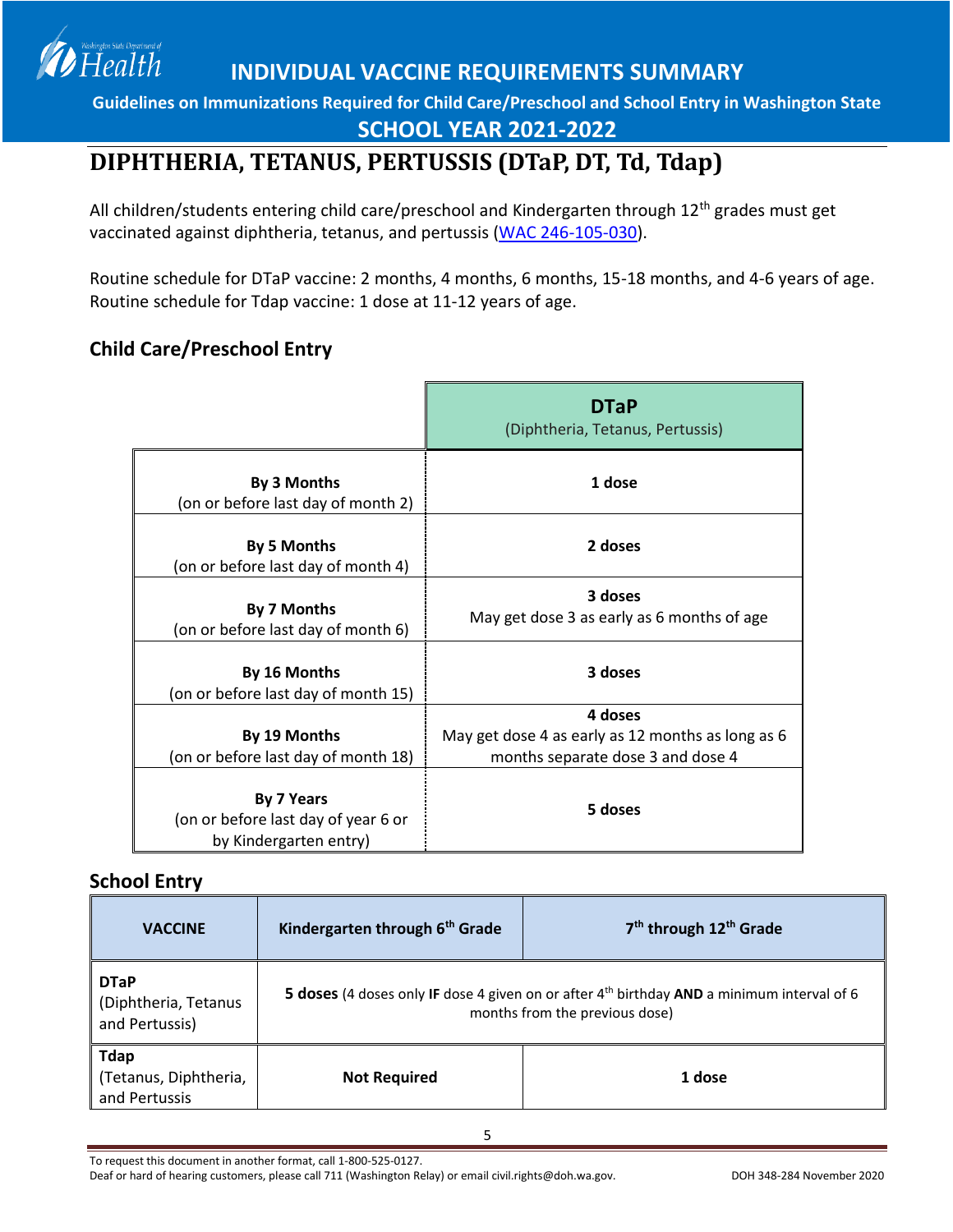

### **SCHOOL YEAR 2021-2022**

# **DIPHTHERIA, TETANUS, PERTUSSIS (DTaP, DT, Td, Tdap), continued**

### **Rules of Vaccination and Exceptions**

### **DTaP/DT/Tdap/Td (for children/students of all ages)**

- 1. The 4-day grace period can be applied if DTaP/DT/Tdap/Td was given within the 4 days before the recommended minimum interval or age.
- 2. Students who have completed a series of DTaP/DT/Tdap/Td vaccines are recommended, **but not required**, to have a Td booster dose every 10 years.
- 3. Children/students with a history of documented pertussis disease:
	- a. Must continue with a series of pertussis-containing vaccines, including the Tdap booster required in 7<sup>th</sup>-12<sup>th</sup> grades. Pertussis disease does not provide lifelong immunity.
	- b. There is currently no acceptable proof of immunity for pertussis by blood titer.
- 4. Children/students with a medical contraindication to pertussis vaccine, e.g. severe allergic reaction, may have a medical exemption on file. If a parent chooses not to vaccinate against pertussis, then a personal/religious/religious membership exemption must be on file.

#### **DTaP/DT (used for children/students through age 6)**

- 5. DTaP is licensed for children through age 6.
- 6. 5 doses of DTaP required for school entry
	- a. Intervals between doses 1, 2, and 3 must be ≥4 weeks each.
	- b. Interval between dose 3 and dose 4 must be ≥6 months.
		- **Exception**: dose 4 need not be repeated if there is at least a 4-month minimum interval from dose 3.
	- c. Dose 4 must be given ≥12 months of age.
	- d. Interval between dose 4 and dose 5 must be >6 months.
	- e. Dose 5 must be given ≥4 years of age.
		- **Exception**: dose 5 is not required if dose 4 was given at age ≥4 years and the minimum interval of 6 months from the previous dose has been met.
- 7. If DT was used instead of DTaP (see #4 above):
	- a. If dose 1 of DT was given at <12 months of age, 4 total doses complete the series.
	- b. If dose 1 of DT was given at >12 months of age, 3 doses complete the series. Dose 3 must be a minimum of 6 months after dose 2.
	- c. Minimum age and minimum intervals for DT are the same as for DTaP.
- 8. **Exceptions**
	- a. If Tdap was given instead of DTaP for dose 1, dose 2, or dose 3, the dose is invalid and should be repeated with DTaP.
	- b. If Tdap was given instead of DTaP dose 4 or dose 5 to a child aged <7 years, the Tdap dose should be counted as valid, it does NOT need to be repeated with DTaP. However, this dose **cannot be counted as the dose of Tdap needed to meet the grade 7 through 12 requirement.**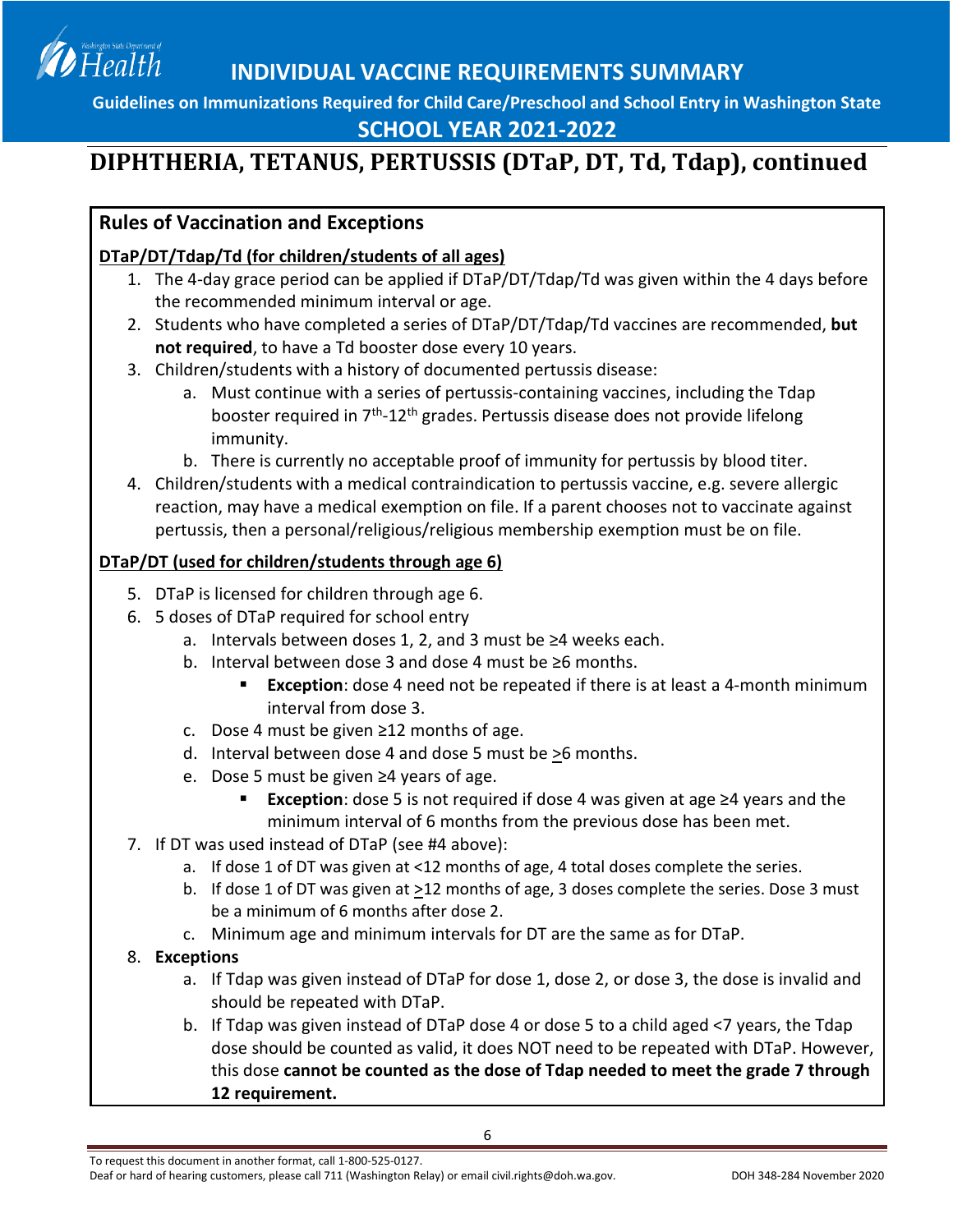

### **SCHOOL YEAR 2021-2022**

# **DIPHTHERIA, TETANUS, PERTUSSIS (DTaP, DT, Td, Tdap), continued**

### **Rules of Vaccination and Exceptions**

### **Tdap/Td (used for children/students age 7 and older)**

- 1. The Tdap booster dose recommended at age 11 is required for all students in grades 7th-12th.
	- a. Students in  $7<sup>th</sup>$  and  $8<sup>th</sup>$  grade: Tdap (or DTaP given in error) is acceptable if given on or after 10 years of age.
	- b. Students in 9<sup>th</sup> -12<sup>th</sup> grades: Tdap (or DTaP given in error) is acceptable if given on or after 7 years of age.
- 2. Students who got a Td inadvertently instead of a Tdap must get a dose of Tdap.
- 3. Tdap can be given regardless of the interval since the last dose of DTaP, DT, Tdap or Td. Students do NOT need to wait 5 years to get Tdap after a dose of DTaP, DT, Tdap or Td.
- 4. **Catch-up immunization schedule for students >7 years of age not fully vaccinated with DTaP:** Student must get one Tdap vaccine followed by additional doses of Td or Tdap if needed. DTaP given in error to a student >7 years of age in a catch-up schedule is valid for the Tdap.
	- a. A student who has **not received any** DTaP/DT vaccines before the age of 7 must get one dose of Tdap followed by 2 doses of Td or Tdap.
		- i. The interval between dose 1 and dose 2 must be >4 weeks.
		- ii. The interval between dose 2 and dose 3 must be >6 months.
	- b. If DTaP/DT dose 1 was given <12 months of age, a minimum of 4 total doses of a combination of DTaP, Tdap, or Td are needed. **Tdap must be included**.
		- i. The interval between dose 1, dose 2, and dose 3 must be >4 weeks each.
		- ii. The interval between dose 3 and dose 4 must be >6 months.
		- iii. If 4 or more doses of DTaP given <4 years of age, but none >4 years, Tdap must be given >7 years of age.
	- c. If DTaP/DT/Tdap/Td dose 1 was given >12 months of age, a minimum of 3 total doses of a combination of DTaP, Tdap, or Td are needed. **Tdap must be included**.
		- i. Interval between dose 1 and 2 must be >4 weeks each.
		- ii. Interval between dose 2 and dose 3 must be  $\geq 6$  months.

7

<span id="page-6-0"></span>iii. If 4 or more doses of DTaP given <4 years of age, but none  $\geq$ 4 years, Tdap must be given  $\geq$ 7 years of age.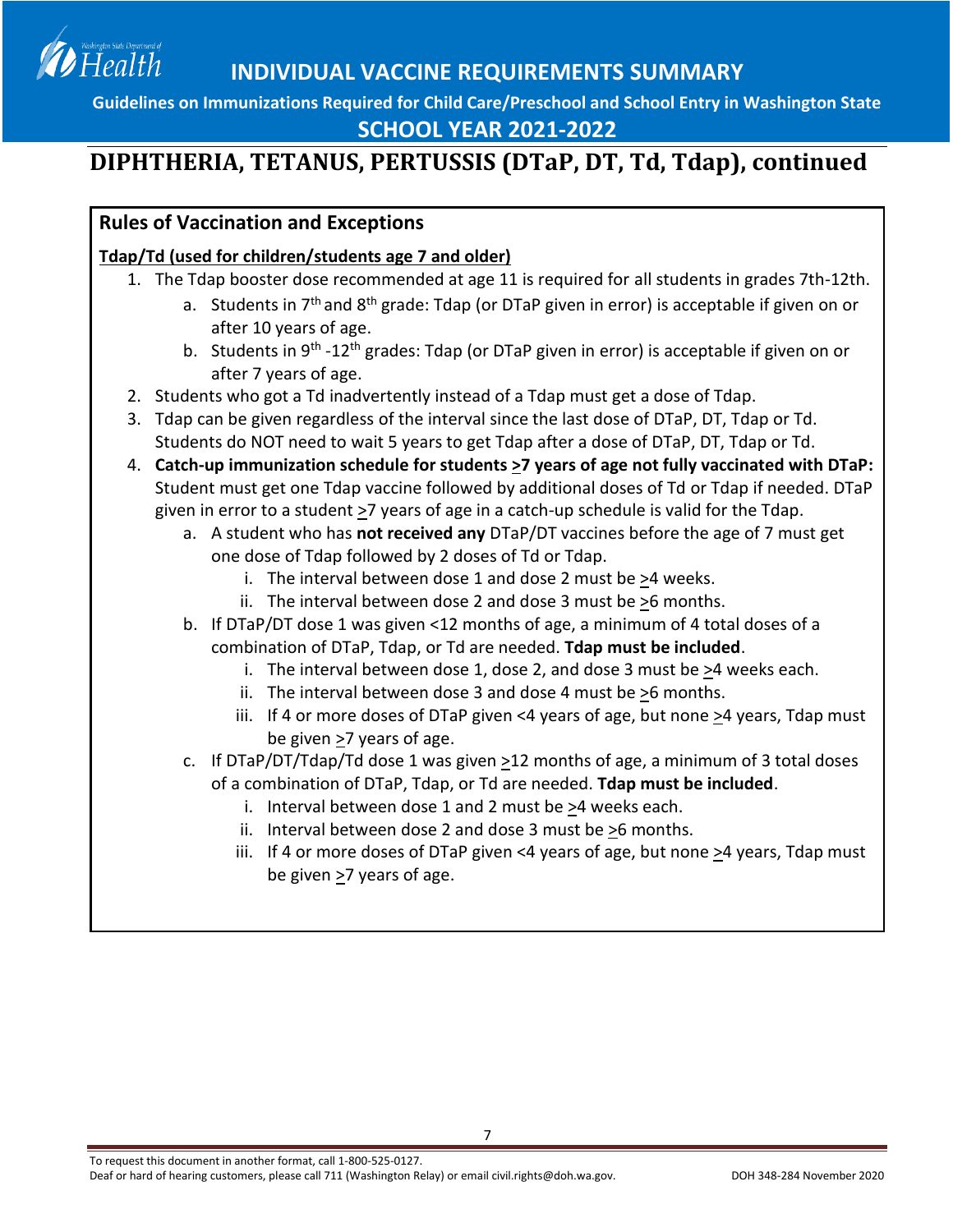**Guidelines on Immunizations Required for Child Care/Preschool and School Entry in Washington State**

**SCHOOL YEAR 2021-2022**

## **HEPATITIS B**

Health

All children/students entering child care/preschool and Kindergarten through 12<sup>th</sup> grade must get vaccinated against hepatitis B [\(WAC 246-105-030\)](http://apps.leg.wa.gov/WAC/default.aspx?cite=246-105-030).

Routine schedule for hepatitis B vaccine: birth, 1-2 months, and 6-18 months of age.

### **Child Care/Preschool Entry**

|                                                                             | <b>Hepatitis B</b>                                                        |
|-----------------------------------------------------------------------------|---------------------------------------------------------------------------|
| By 3 Months<br>(on or before last day of month 2)                           | 2 doses<br>May get Dose 1 at birth and Dose 2 as early as 1 month of age. |
| By 5 Months<br>(on or before last day of month 4)                           | 2 doses                                                                   |
| By 7 Months<br>(on or before last day of month 6)                           | 2 doses                                                                   |
| By 16 Months<br>(on or before last day of month 15)                         | 2 doses                                                                   |
| By 19 Months<br>(on or before last day of month 18)                         | 3 doses                                                                   |
| By 7 Years<br>(on or before last day of year 6 or by<br>Kindergarten entry) | 3 doses                                                                   |

### **School Entry**

| <b>VACCINE</b>     | Kindergarten-12 <sup>th</sup> Grade |
|--------------------|-------------------------------------|
| <b>Hepatitis B</b> | 3 doses                             |

To request this document in another format, call 1-800-525-0127.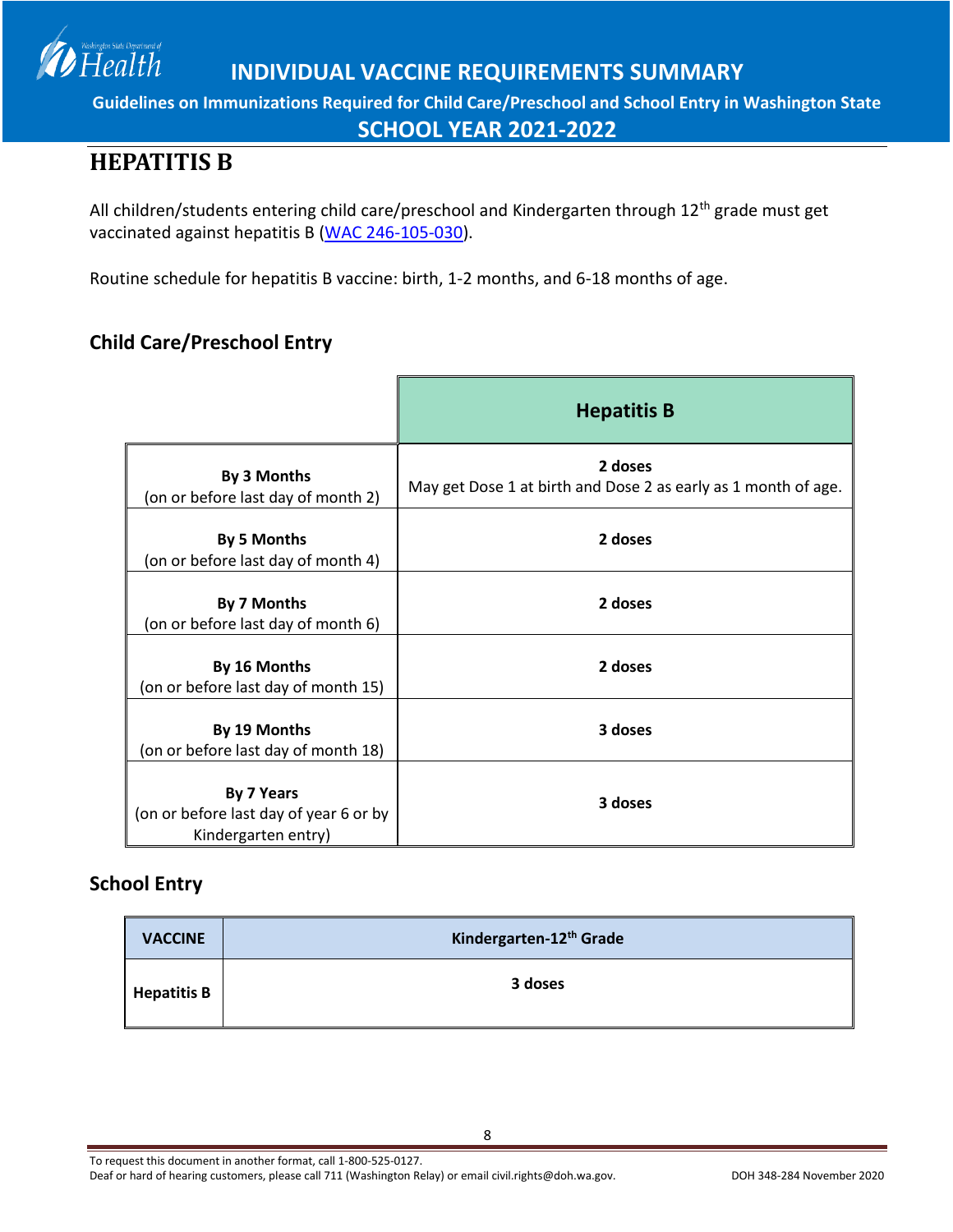

**SCHOOL YEAR 2021-2022**

## **HEPATITIS B, continued**

### **Rules of Vaccination and Exceptions**

- 1. The national immunization schedule for hepatitis B vaccine is for a dose at birth, at 1-2 months, and dose 3 at 24 weeks of age for children through 18 years of age.
	- a. The interval between doses 1 and 2 must be >4 weeks.
	- b. The interval between doses 2 and 3 must be >8 weeks.
	- c. The interval between doses 1 and 3 must be >16 weeks.
	- d. The minimum age for dose 3 is >24 weeks. If dose 3 of hepatitis B vaccine was given before 24 weeks of age, this dose is NOT valid and needs to be repeated
- 2. Some children vaccinated with Pediarix combination vaccine (DTaP, IPV, HepB) may receive a hepatitis B dose at 4 months of age. This dose does not complete the series, it is considered an inadvertent dose and is not included in the minimum intervals above. A dose at age >24 weeks is still required.
- 3. Completing the Hepatitis B series is recommended but not required for students 19 years of age and older.
- 4. Students may get 2 adult doses of Recombivax HB® to meet the school requirement.
	- a. Each dose must be administered at age 11 through 15 years.
	- b. Dose 1 and dose 2 must be separated by >4 months.
	- c. Parent must provide documentation of the adult dose of Recombivax HB® for both doses.
- 5. The 4-day grace period can be applied if Hepatitis B was given within the 4 days before the recommended minimum interval or age.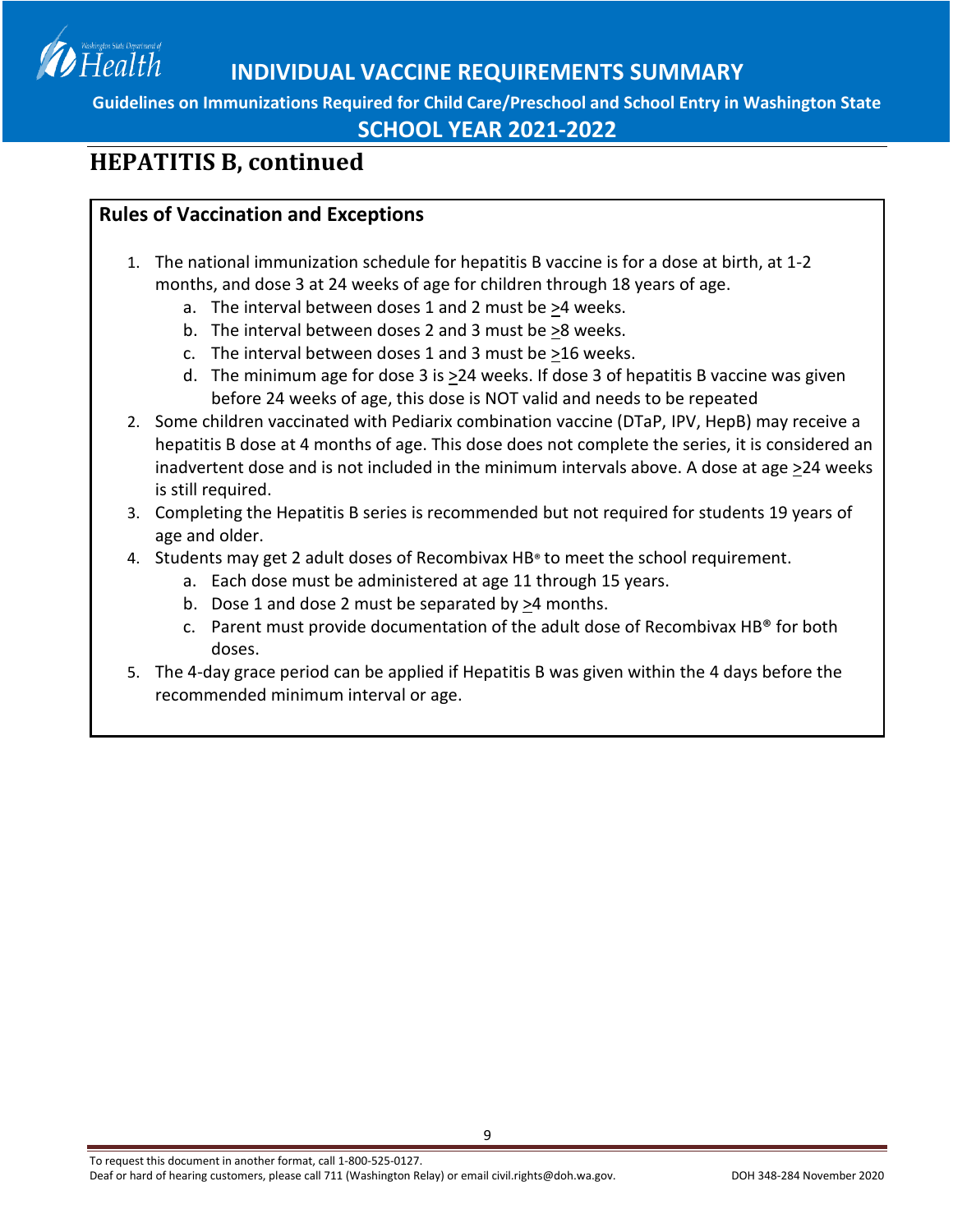**Guidelines on Immunizations Required for Child Care/Preschool and School Entry in Washington State**

### **SCHOOL YEAR 2021-2022**

## <span id="page-9-0"></span>*HAEMOPHILUS INFLUENZAE* **TYPE B (Hib)**

All children/students less than 5 years of age entering child care/preschool must get vaccinated against *Haemophilus influenzae* type b (Hib) [\(WAC 246-105-030\)](http://apps.leg.wa.gov/WAC/default.aspx?cite=246-105-030). Hib vaccine is not required for Kindergarten through  $12<sup>th</sup>$  grade school entry.

Routine schedule for Hib vaccine: 2 months, 4 months, 6 months, and 12-15 months of age.

### **Child Care/Preschool Entry**

Health

|                                                                                    | <b>Hib</b> (Haemophilus influenzae type B)                  |
|------------------------------------------------------------------------------------|-------------------------------------------------------------|
| By 3 Months<br>(on or before last day of month 2)                                  | 1 dose                                                      |
| <b>By 5 Months</b><br>(on or before last day of month 4)                           | 2 doses                                                     |
| By 7 Months<br>(on or before last day of month 6)                                  | 2 or 3 doses<br>(depending on vaccine used)                 |
| By 16 Months<br>(on or before last day of month 15)                                | 3 or 4 doses<br>(depending on vaccine used)                 |
| By 19 Months<br>(on or before last day of month 18)                                | 3 or 4 doses<br>(depending on vaccine used)                 |
| <b>By 7 Years</b><br>(on or before last day of year 6 or<br>by Kindergarten entry) | Not given routinely to children 5 years of age<br>and older |

#### **School Entry**

Hib vaccine is not required for Kindergarten through 12<sup>th</sup> grade school entry.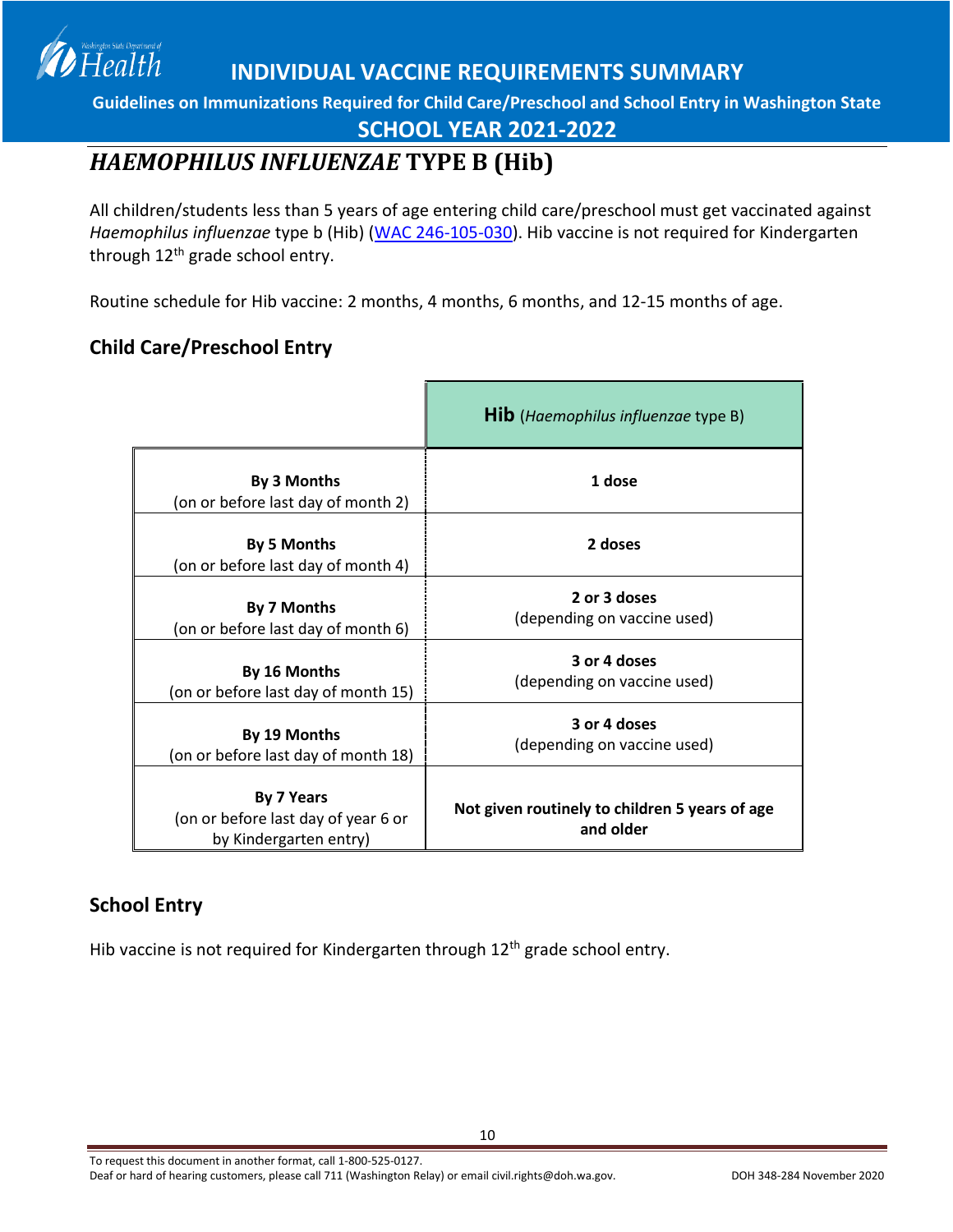**Guidelines on Immunizations Required for Child Care/Preschool and School Entry in Washington State**

### **SCHOOL YEAR 2021-2022**

## *HAEMOPHILUS INFLUENZAE* **TYPE B (Hib), continued**

### **Rules of Vaccination and Exceptions**

Health

- 1. Hib vaccines include: PRP-T (ActHib®, Hiberix®) and PRP-OMP (PedvaxHib®). Pentacel® is a combination vaccine that contains DTaP, IPV, and Hib vaccines).
- 2. The recommended immunization schedule for Hib vaccines is shown below:

| <b>Vaccine</b>                 | 2 Months | A Months | <b>6 Months</b> | <b>12-15 Months</b> |
|--------------------------------|----------|----------|-----------------|---------------------|
| <b>PRP-T (ActHib, Hiberix)</b> | dose 1   | dose 2   | dose 3          | <b>IBooster</b>     |
| <b>PRP-OMP (PedvaxHib)</b>     | dose 1   | dose 2   |                 | <b>IBooster</b>     |

- 1. Hib vaccine is not recommended for children  $\geq$ 5 years of age unless the child has a high-risk medical condition. Children >5 years of age are not required to have doses of Hib vaccine.
- 3. The minimum age for dose 1 is  $\geq 6$  weeks.
- 4. The minimum intervals between doses given <12 months of age is ≥4 weeks each.
- 5. If a child got different brands of Hib vaccine at 2 and 4 months of age, a third dose of either brand is needed at 6 months of age to complete the primary series.
- 6. Children who received only PedvaxHib® need a total of 3 doses including the booster dose.
- 7. A booster dose is recommended at 12–15 months regardless of which vaccine was used for the primary series.
	- a. The final booster dose should be given no earlier than age 12 months and a minimum of 8 weeks after the previous dose.
- 8. **Exception**: unvaccinated children 7 months of age and older may not require a full series of 3 or 4 doses. The number of doses a child needs to complete the series depends on the child's current age. **See the Hib Doses Required Chart on the next page to determine the total number of doses required**.
- 9. For information on the catch-up schedules see: <https://www.cdc.gov/vaccines/schedules/hcp/imz/catchup.html>
- 10. The 4-day grace period can be applied if Hib vaccine was given within the 4 days before the recommended minimum interval or age.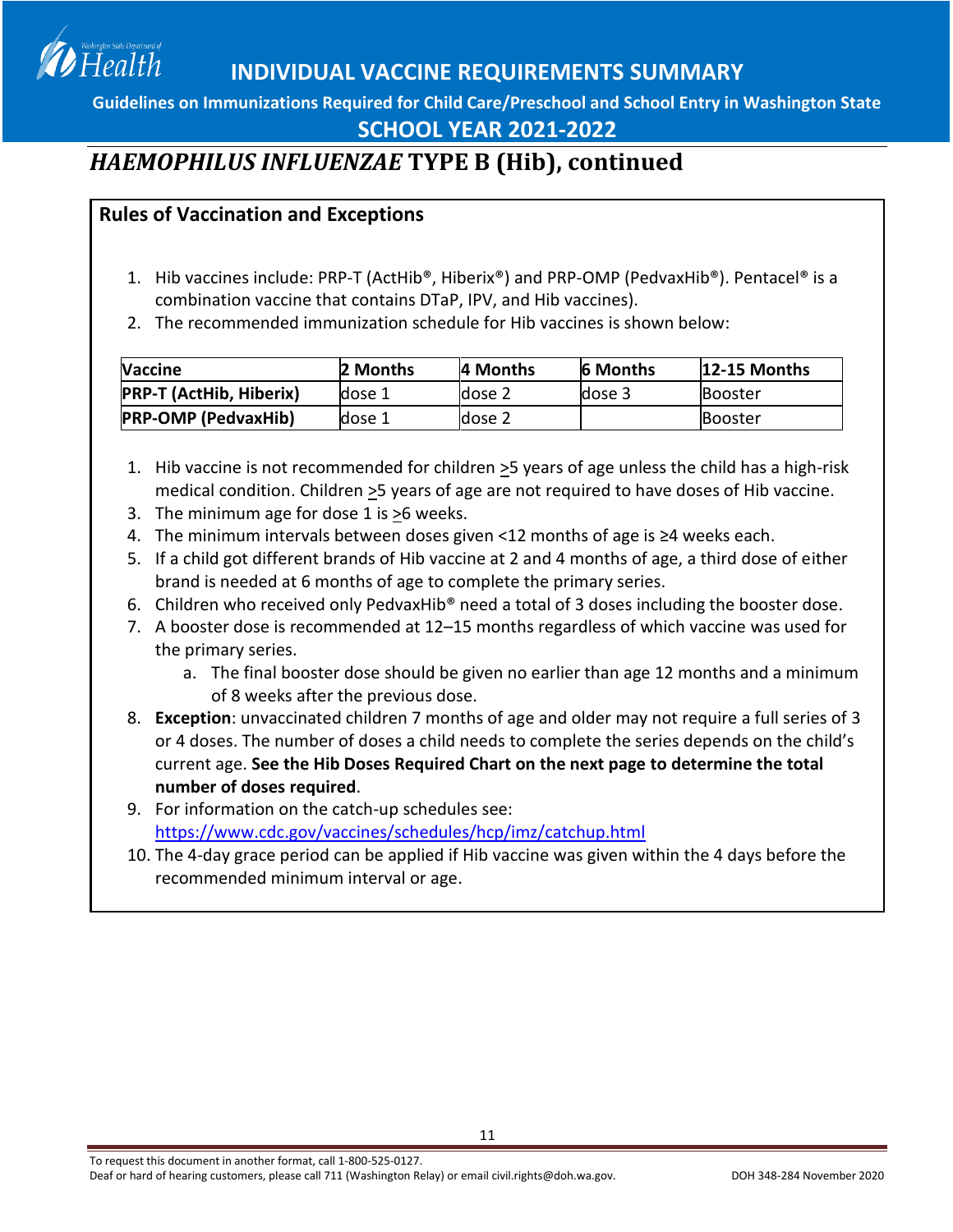**Guidelines on Immunizations Required for Child Care/Preschool and School Entry in Washington State SCHOOL YEAR 2021-2022**

## *HAEMOPHILUS INFLUENZAE* **TYPE B (Hib), continued**

Health

# **Hib Doses Required Chart for Children 12-14 Months of Age**

The final booster dose should be given >12 months and >8 weeks after the previous dose.

| <b>Doses</b><br><12 months | Dose 12 through<br>14 months | <b>Status</b>                                                       |
|----------------------------|------------------------------|---------------------------------------------------------------------|
| 2 or more                  |                              | Complete IF final dose >8 weeks after previous dose                 |
| 2 or more                  |                              | Needs final dose >8 weeks after previous dose                       |
|                            | 0                            | Needs dose 2 >4 weeks after dose 1 and dose 3 >8 weeks after dose 2 |
|                            |                              | Needs final dose 3 > 8 weeks after dose 2                           |
| 0                          |                              | Needs final dose 2 > 8 weeks after previous dose                    |
| 0                          |                              | Complete IF >8 weeks between doses                                  |
| O                          |                              | Needs dose 1 now and dose 2 > 8 weeks after dose 1                  |

# **Hib Doses Required Chart for Children >15 - 59 Months of Age**

The final booster dose should be given  $\geq$ 12 months and  $\geq$ 8 weeks after the previous dose.

| <b>Doses</b><br><12 months | Dose 12 through<br>14 months | Dose 15 through<br>59 months | <b>Status</b>                                       |
|----------------------------|------------------------------|------------------------------|-----------------------------------------------------|
| 2 or more                  |                              | 0                            | Complete IF final dose >8 weeks after previous dose |
| 1 or more                  | 0                            |                              | Complete                                            |
| 1 or more                  |                              |                              | Complete IF final dose >8 weeks after previous dose |
| 1 or more                  | 0                            | 0                            | Needs final dose now                                |
|                            |                              | 0                            | Needs final Dose >8 weeks after previous dose       |
| Ω                          |                              | 0                            | Needs final Dose >8 weeks after previous dose       |
| O                          | $\mathfrak{p}$               | O                            | Complete IF > 8 weeks between doses                 |
| 0                          |                              |                              | Complete IF >8 weeks between doses                  |
| 0                          | 0                            |                              | Complete                                            |
|                            |                              |                              | Needs one final dose now                            |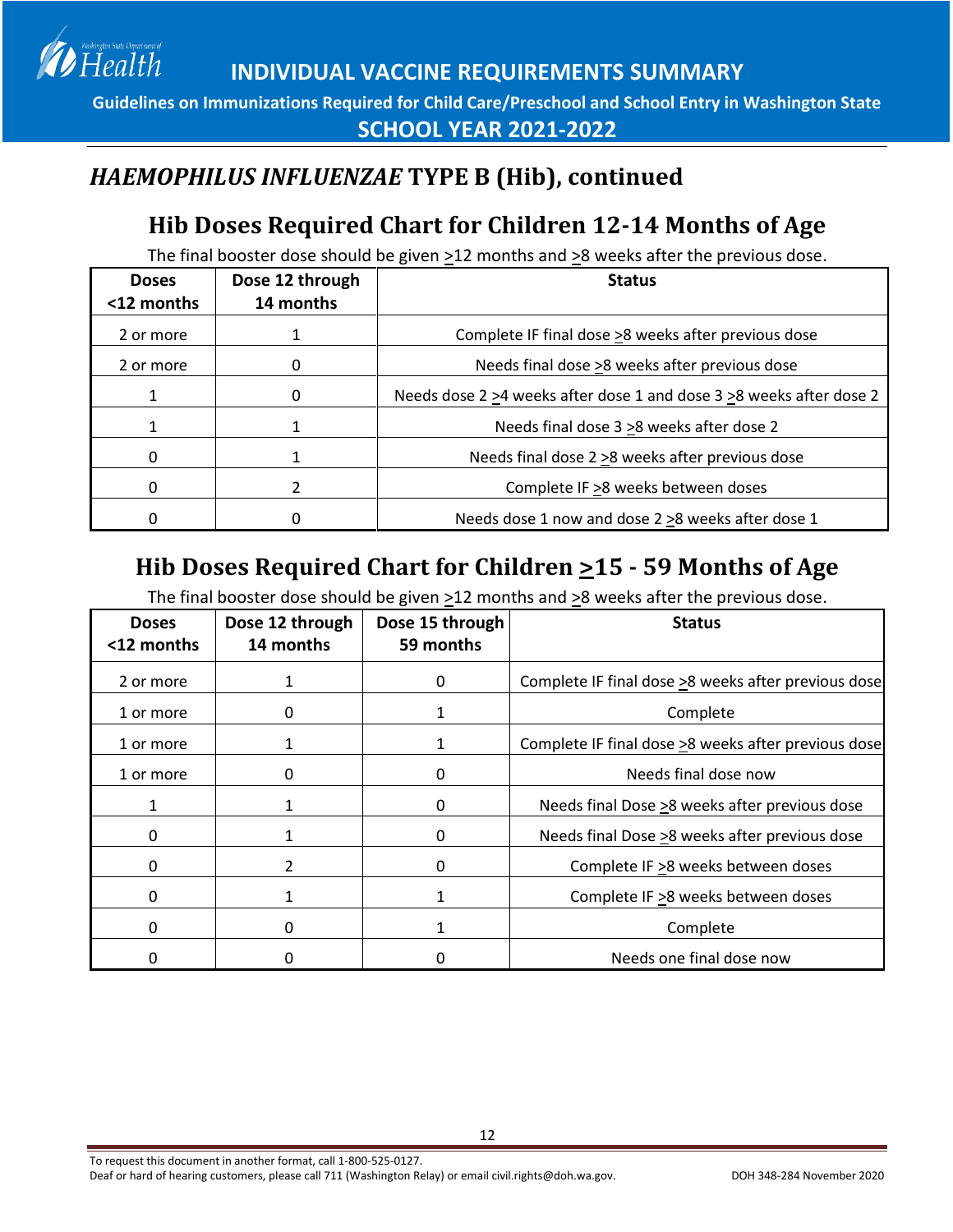

**SCHOOL YEAR 2021-2022**

## <span id="page-12-0"></span>**MEASLES, MUMPS, RUBELLA (MMR)**

All children/students entering child care/preschool and Kindergarten through 12<sup>th</sup> grade must get vaccinated against measles, mumps, and rubella [\(WAC 246-105-030\)](http://apps.leg.wa.gov/WAC/default.aspx?cite=246-105-030).

Routine schedule for MMR vaccine: 12-15 months and 4-6 years of age.

### **Child Care/Preschool Entry**

Health

|                                                                                                               | <b>MMR</b><br>(Measles, Mumps, Rubella)                 |
|---------------------------------------------------------------------------------------------------------------|---------------------------------------------------------|
| By 3 Months<br>(on or before last day of month 2)<br><b>By 5 Months</b><br>(on or before last day of month 4) | Not routinely given before 12 months of age             |
| By 7 Months<br>(on or before last day of month 6)                                                             |                                                         |
| By 16 Months<br>(on or before last day of month 15)                                                           | 1 dose<br>(may get dose 1 as early as 12 months of age) |
| By 19 Months<br>(on or before last day of month 18)                                                           | 1 dose                                                  |
| <b>By 7 Years</b><br>(on or before last day of year 6 or<br>by Kindergarten entry)                            | 2 doses                                                 |

### **School Entry**

| <b>VACCINE</b>                                 | Kindergarten-12 <sup>th</sup> Grade |
|------------------------------------------------|-------------------------------------|
| <b>MMR</b><br>(Measles, Mumps,<br>and Rubella) | 2 doses                             |

To request this document in another format, call 1-800-525-0127.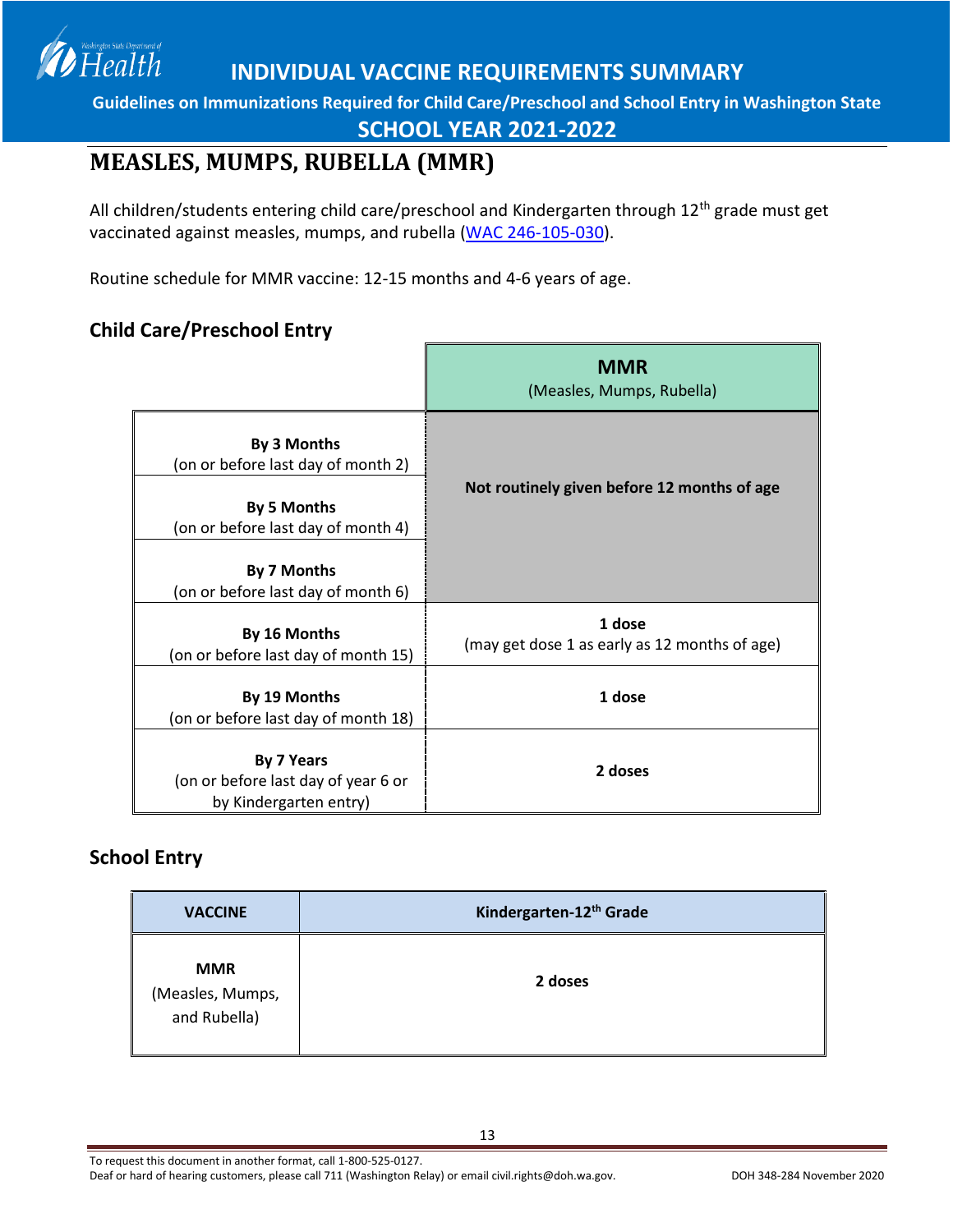**Guidelines on Immunizations Required for Child Care/Preschool and School Entry in Washington State**

### **SCHOOL YEAR 2021-2022**

## **MEASLES, MUMPS, RUBELLA (MMR), continued**

#### **Rules of Vaccination and Exceptions**

- 1. A blood test showing immunity to measles, mumps, and rubella is acceptable.
- 2. A history of measles, mumps, or rubella without proof of immunity is not acceptable.
- 3. There are no single antigen vaccines for measles, mumps and rubella available in the U.S. Only MMR and MMRV (measles, mumps, rubella, and varicella) vaccine is available.
- 4. MMR or MMRV can be used to complete the vaccination series.
- 5. 2 doses of MMR are required for school entry.
	- a. The minimum age for dose 1 is >12 months.
		- i. If dose 1 was given <12 months of age, the dose is not valid, and the dose must be repeated. The 4-day grace period may be applied.
	- b. The minimum interval between dose 1 and dose 2 must be ≥4 weeks.
	- c. The minimum age for dose 2 is  $\geq$ 13 months.
- 6. If not given on the same day, the minimum interval between MMR and other injected or intranasal live virus vaccines (such as Varicella or Flumist) must be >28 days.
	- a. A second live virus vaccine given <28 days after another live vaccine may not produce the desired immune response and is therefore not valid and must be repeated.
- 7. A 4-day grace period can be applied between doses of the same live vaccine, such as MMR and MMR. The 4-day grace period **CANNOT** be applied between doses of different live vaccines, such as between MMR and varicella.

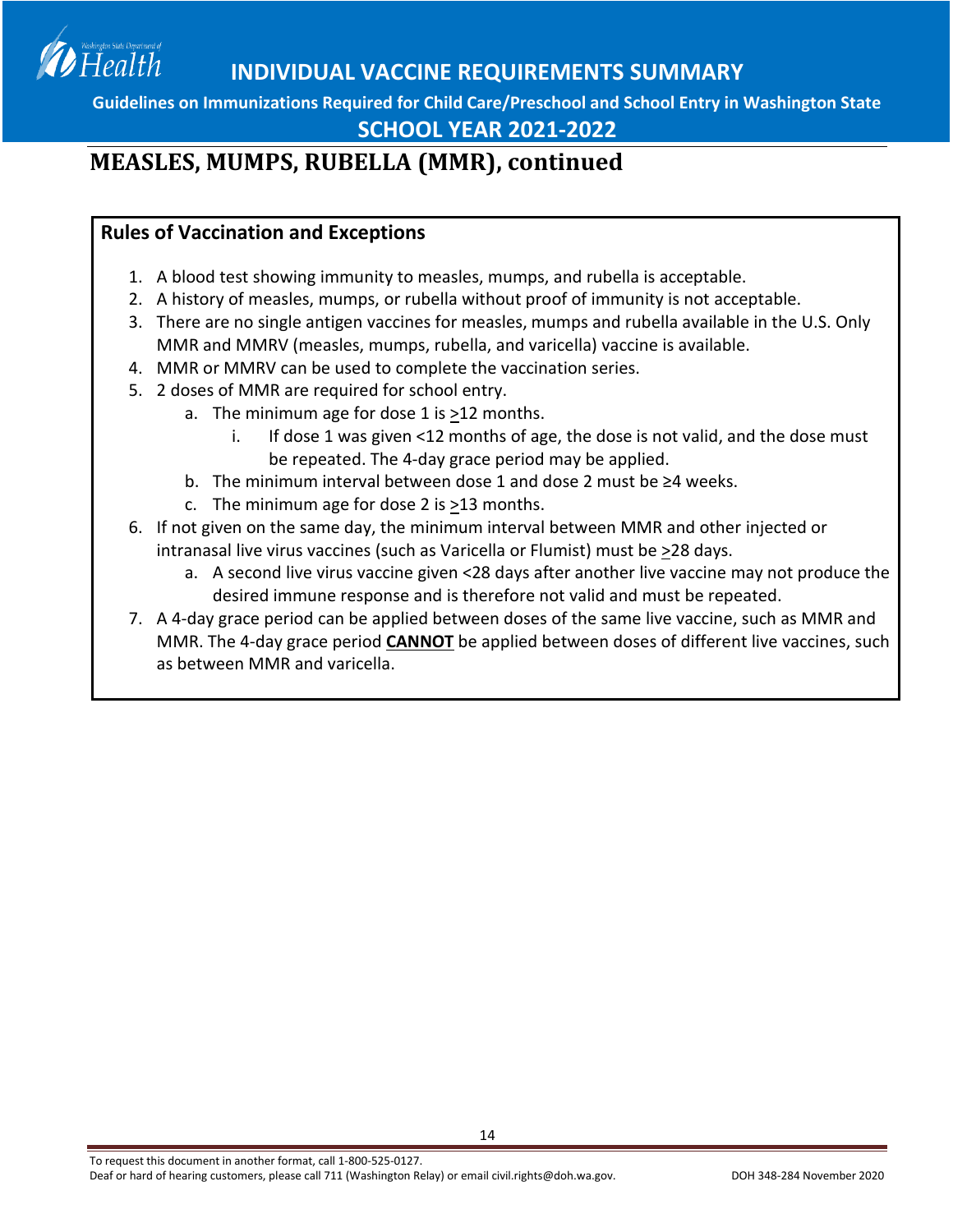

# <span id="page-14-0"></span>**PNEUMOCOCCAL CONJUGATE (PCV)**

All children/students less than 5 years of age entering child care/preschool must get vaccinated against pneumococcal disease [\(WAC 246-105-030\)](http://apps.leg.wa.gov/WAC/default.aspx?cite=246-105-030). Pneumococcal vaccine is not required for Kindergarten through 12<sup>th</sup> grade school entry.

Routine schedule for Pneumococcal Conjugate Vaccine (PCV): 2 months, 4 months, 6 months, and 12-15 months of age.

### **Child Care/Preschool Entry**

|                                                                                    | <b>PCV</b> (Pneumococcal Conjugate)                         |
|------------------------------------------------------------------------------------|-------------------------------------------------------------|
| By 3 Months<br>(on or before last day of month 2)                                  | 1 dose                                                      |
| <b>By 5 Months</b><br>(on or before last day of month 4)                           | 2 doses                                                     |
| By 7 Months<br>(on or before last day of month 6)                                  | 3 doses                                                     |
| By 16 Months<br>(on or before last day of month 15)                                | 4 doses                                                     |
| By 19 Months<br>(on or before last day of moth 18)                                 | 4 doses                                                     |
| <b>By 7 Years</b><br>(on or before last day of year 6 or<br>by Kindergarten entry) | Not given routinely to children 5 years of age<br>and older |

### **School Entry**

PCV is not required for Kindergarten through 12<sup>th</sup> grade school entry.

To request this document in another format, call 1-800-525-0127.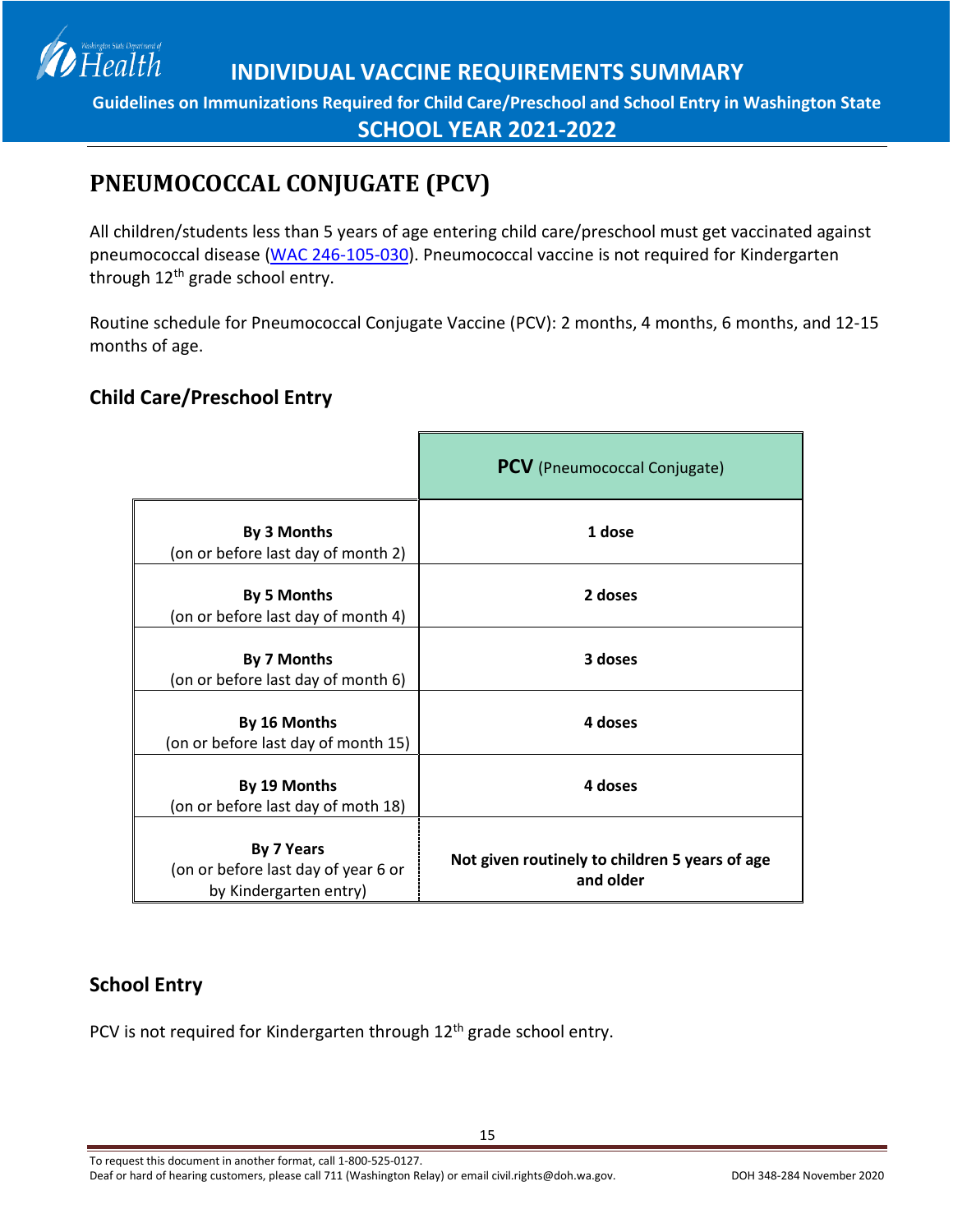

**SCHOOL YEAR 2021-2022**

# **PNEUMOCOCCAL CONJUGATE (PCV), continued**

### **Rules of Vaccination and Exceptions**

- 1. PCV is not recommended for children >5 years of age unless the child has a high-risk medical condition. Children >5 years of age are not required to have doses of PCV vaccine.
- 2. Minimum intervals between doses 1, 2, and 3 must be ≥4 weeks each.
- 3. The minimum interval between dose 3 and dose 4 must be ≥8 weeks.
- 4. **Exception**: Unvaccinated children 7 months of age and older may not require a full series of 4 doses. The number of doses a child needs to complete the series depends on the child's current age and risk factor. **See the PCV Doses Required Chart on the next page to determine the total number of doses required**.
- 5. For information on the catch-up schedules see: <https://www.cdc.gov/vaccines/schedules/hcp/imz/catchup.html>
- 6. The 4-day grace period can be applied if PCV was given within the 4 days before the recommended minimum interval or age.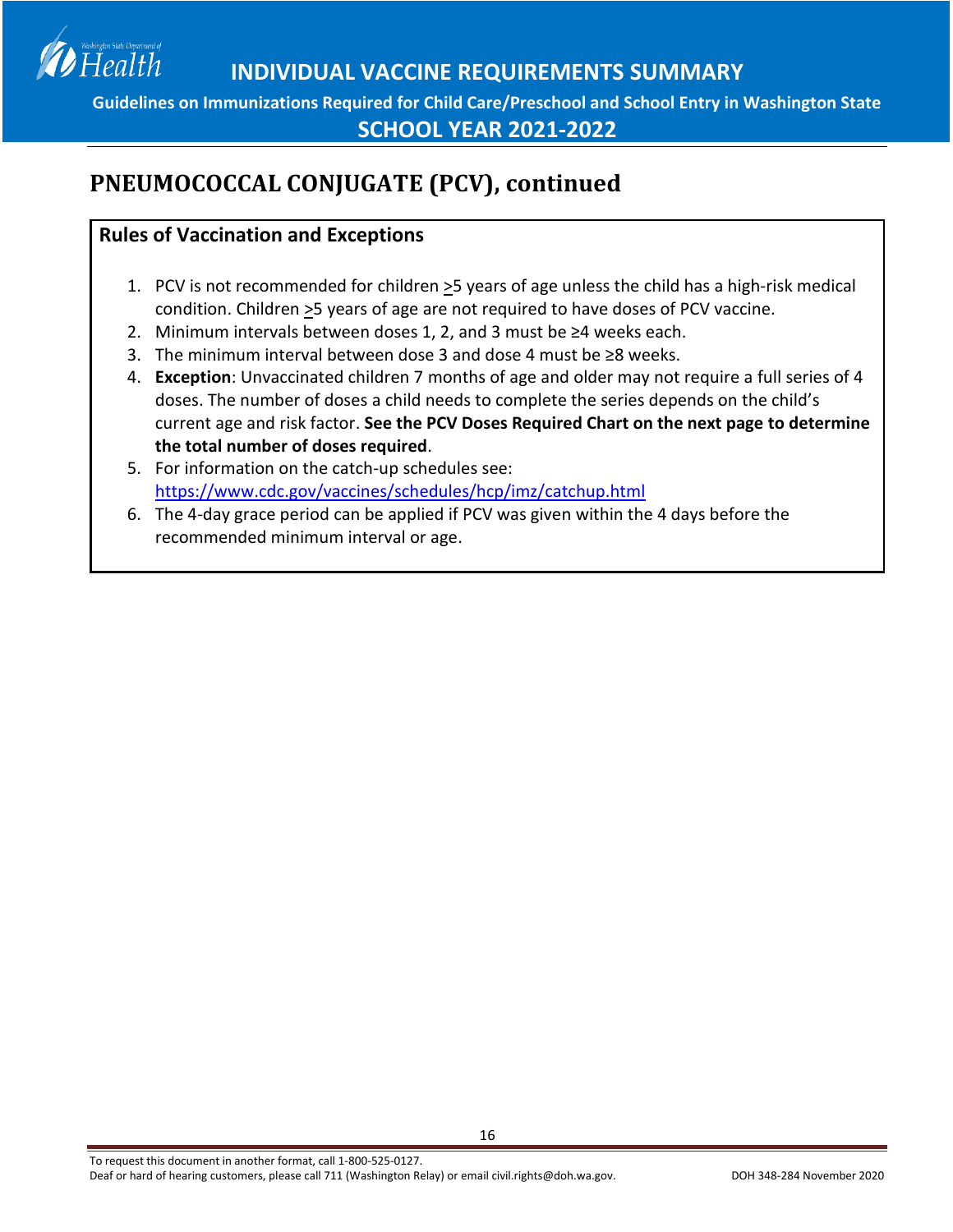Health

**INDIVIDUAL VACCINE REQUIREMENTS SUMMARY**

**Guidelines on Immunizations Required for Child Care/Preschool and School Entry in Washington State**

**SCHOOL YEAR 2021-2022**

## **PNEUMOCOCCAL CONJUGATE (PCV), continued**

# **PCV Doses Required Chart for Children 12-23 Months of Age**

The final booster dose should be given >12 months and >8 weeks after the previous dose.

| <b>Doses</b><br><12 months | Doses >12<br>months | <b>Status</b>                                                       |
|----------------------------|---------------------|---------------------------------------------------------------------|
| 0                          | O                   | Needs dose 1 now and dose 2 > 8 weeks after dose 1                  |
| 0                          | 1                   | Needs final dose 2 > 8 weeks after dose 1                           |
| 0                          | 2                   | Complete IF doses separated by >8 weeks                             |
|                            | 0                   | Needs dose 2 >4 weeks after dose 1 and dose 3 >8 weeks after dose 2 |
|                            | 1                   | Needs final dose 3 > 8 weeks after dose 2                           |
|                            | 2                   | Complete IF dose 3 > 8 weeks after dose 2                           |
| 2 or more                  | 0                   | Needs final dose >8 weeks after previous dose                       |
| 2 or more                  |                     | Complete IF final dose >8 weeks after previous dose                 |

## **PCV Doses Required Chart for Children >24 - 59 Months of Age**

The final booster dose should be given  $\geq$ 12 months and  $\geq$ 8 weeks after the previous dose.

| <b>Doses</b><br><12 months | Dose 12 through<br>23 months | Dose 24 through<br>59 months | <b>Status</b>                                          |
|----------------------------|------------------------------|------------------------------|--------------------------------------------------------|
| 0                          | 0                            | 0                            | Needs one final dose now                               |
| 0                          |                              | 0                            | Needs final dose 2 > 8 weeks after dose 1              |
| 0                          | $\overline{2}$               | 0                            | Complete IF >8 weeks between doses                     |
| 0                          | 1                            | 1                            | Complete IF >8 weeks between doses                     |
| 0                          | 0                            | 1                            | Complete                                               |
| 1                          |                              | 0                            | Needs final dose $3 \ge 8$ weeks after dose 2          |
| 1 or more                  | 1                            | 1                            | Complete IF final dose >8 weeks after previous<br>dose |
| 1 or more                  | 0                            | 0                            | Needs final dose now                                   |
| 1 or more                  | 0                            | 1                            | Complete                                               |
| 2 or more                  |                              | 0                            | Complete IF last dose >8 weeks after previous<br>dose  |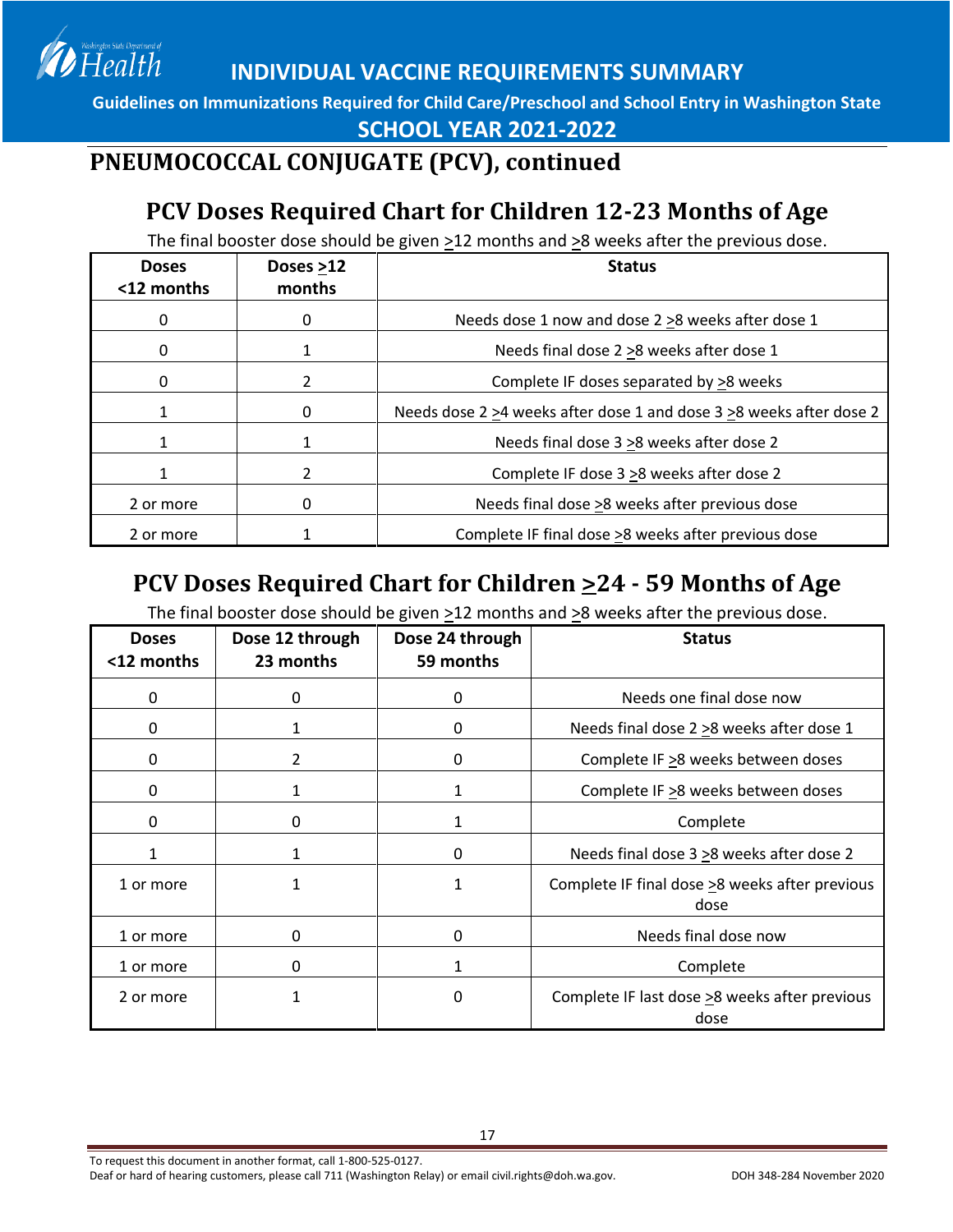**Guidelines on Immunizations Required for Child Care/Preschool and School Entry in Washington State**

**SCHOOL YEAR 2021-2022**

# <span id="page-17-0"></span>**POLIO (IPV, OPV)**

Health

All children/students entering child care/preschool and Kindergarten through 12<sup>th</sup> grade must get vaccinated against polio [\(WAC 246-105-030\)](http://apps.leg.wa.gov/WAC/default.aspx?cite=246-105-030).

Routine schedule for IPV vaccine: 2 months, 4 months, 6-18 months, and 4-6 years.

### **Child Care/Preschool Entry**

|                                                                             | <b>Polio</b>                                           |
|-----------------------------------------------------------------------------|--------------------------------------------------------|
| By 3 Months<br>(on or before last day of month 2)                           | 1 dose                                                 |
| <b>By 5 Months</b><br>(on or before last day of month 4)                    | 2 doses<br>May get Dose 2 as early as 4 months of age. |
| By 7 Months<br>(on or before last day of month 6)                           | 2 doses                                                |
| By 16 Months<br>(on or before last day of month 15)                         | 2 doses                                                |
| By 19 Months<br>(on or before last day of month 18)                         | 3 doses                                                |
| By 7 Years<br>(on or before last day of year 6 or<br>by Kindergarten entry) | 4 doses                                                |

### **School Entry**

| <b>VACCINE</b>               | Kindergarten-10 <sup>th</sup> Grade                                                                                                               | 11 <sup>th</sup> and 12 <sup>th</sup> Grade                          |
|------------------------------|---------------------------------------------------------------------------------------------------------------------------------------------------|----------------------------------------------------------------------|
|                              | 4 doses (3 doses only IF 3rd dose given on or<br>after 4th birthday)                                                                              | 4 doses (3 doses only IF 3rd dose given on<br>or after 4th birthday) |
| <b>IPV or OPV</b><br>(Polio) | The final dose given on or after August 7, 2009,<br>must be given on or after 4 years of age AND a<br>minimum of 6 months from the previous dose. |                                                                      |
|                              | OPV administered on or after April 1, 2016 is not a valid dose                                                                                    |                                                                      |

18

To request this document in another format, call 1-800-525-0127.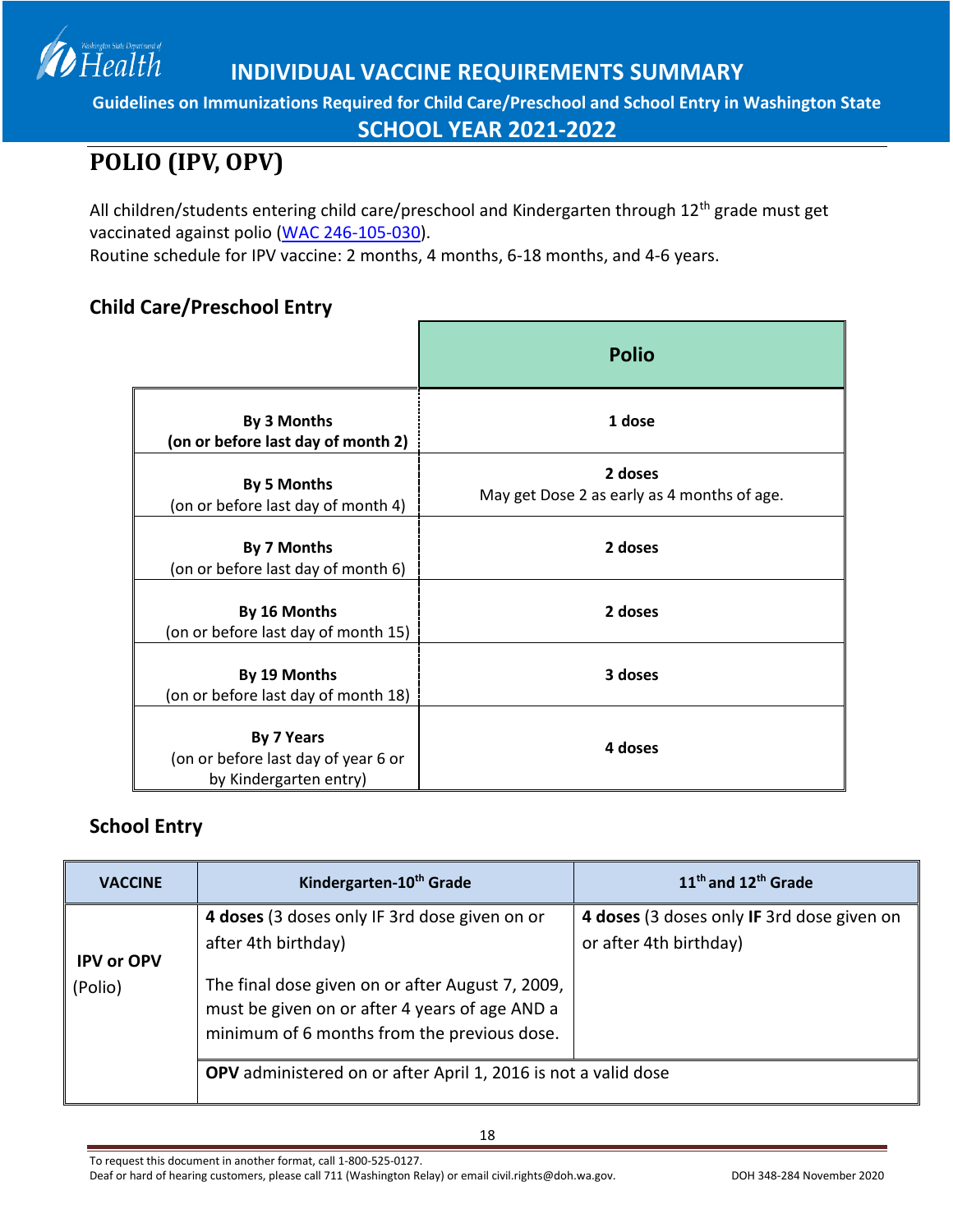

### **SCHOOL YEAR 2021-2022**

# **POLIO (IPV, OPV), continued**

### **Rules of Vaccination and Exceptions**

- 1. The 4-day grace period can be applied if polio vaccine was given within the 4 days before the recommended minimum interval or age.
- 2. Since the year 2000 the United States has only used IPV for polio vaccination. Students coming from a foreign country may have had doses of OPV. Only OPV administered before April 1, 2016 can be counted as a valid dose in the series. Any OPV doses given on or after 4/1/16 are not valid. Schools are NOT required to do a retrospective review of all students currently enrolled. If schools find a currently enrolled student with an invalid OPV, follow-up with the family to get additional IPV doses if needed to complete the series.
- 3. Polio vaccine is not recommended for routine administration to persons >18 years of age. Students  $\geq$ 18 years of age are not required to get doses of polio vaccine but may choose to complete the series. Persons at high risk are recommended to complete the polio series.
- 4. Students must have documentation of immunity to all three types of poliovirus to be considered immune by laboratory antibody titer tests.
- 5. The Advisory Committee on Immunization Practices (ACIP) updated polio recommendations on August 7, 2009. This date is used in the school immunization requirement and by the WA State Immunization Information System to calculate future doses in its forecasting algorithm. The school rules differ by grade and date of  $4<sup>th</sup>$  dose.
- 6. Kindergarten through 10th grade (if any doses are OPV see number 2 above):
	- a. If a student got dose 4 on or after Aug 7, 2009:
		- i. Dose 1 must be given >6 weeks of age.
		- ii. The interval between doses 1, 2, and 3 must be  $\geq 4$  weeks each.
		- iii. Dose 4 (or final dose) must be given  $\geq 4$  years of age.
		- iv. Dose 4 (or final dose) must be separated from previous dose by  $\geq 6$  months.
		- v. Exception: Dose 4 is not required if dose 3 was given on or after the 4th birthday AND separated from previous dose by  $\geq 6$  months.
	- b. If a student got Dose 4 before Aug 7, 2009:
		- i. Dose 1 must be given >6 weeks of age.
		- ii. Interval between doses 1, 2, 3, and 4 must be  $\geq$ 4 weeks each.
		- iii. Dose 4 must be given >18 weeks of age.
		- iv. Exception: Dose 4 is not required if dose 3 was given on or after the 4th birthday. The interval between dose 2 and dose 3 must be >4 weeks.
- 7. 11th and 12th grade (if any doses are OPV see number 2 above):
	- a. Dose 1 must be given >6 weeks of age.
	- b. Interval between doses 1, 2, 3, and 4 must  $\geq$ 4 weeks each.
	- c. Dose 4 must be given >18 weeks of age. Exception: Dose 4 is not required if dose 3 was given on or after the 4th birthday. The interval between dose 2 and dose 3 must be  $\geq$ 4 weeks.
	- d. Acceptable: providers vaccinating students in a catch-up schedule may choose to follow current ACIP recommendations as listed in 6.a above.

Deaf or hard of hearing customers, please call 711 (Washington Relay) or email civil.rights@doh.wa.gov. DOH 348-284 November 2020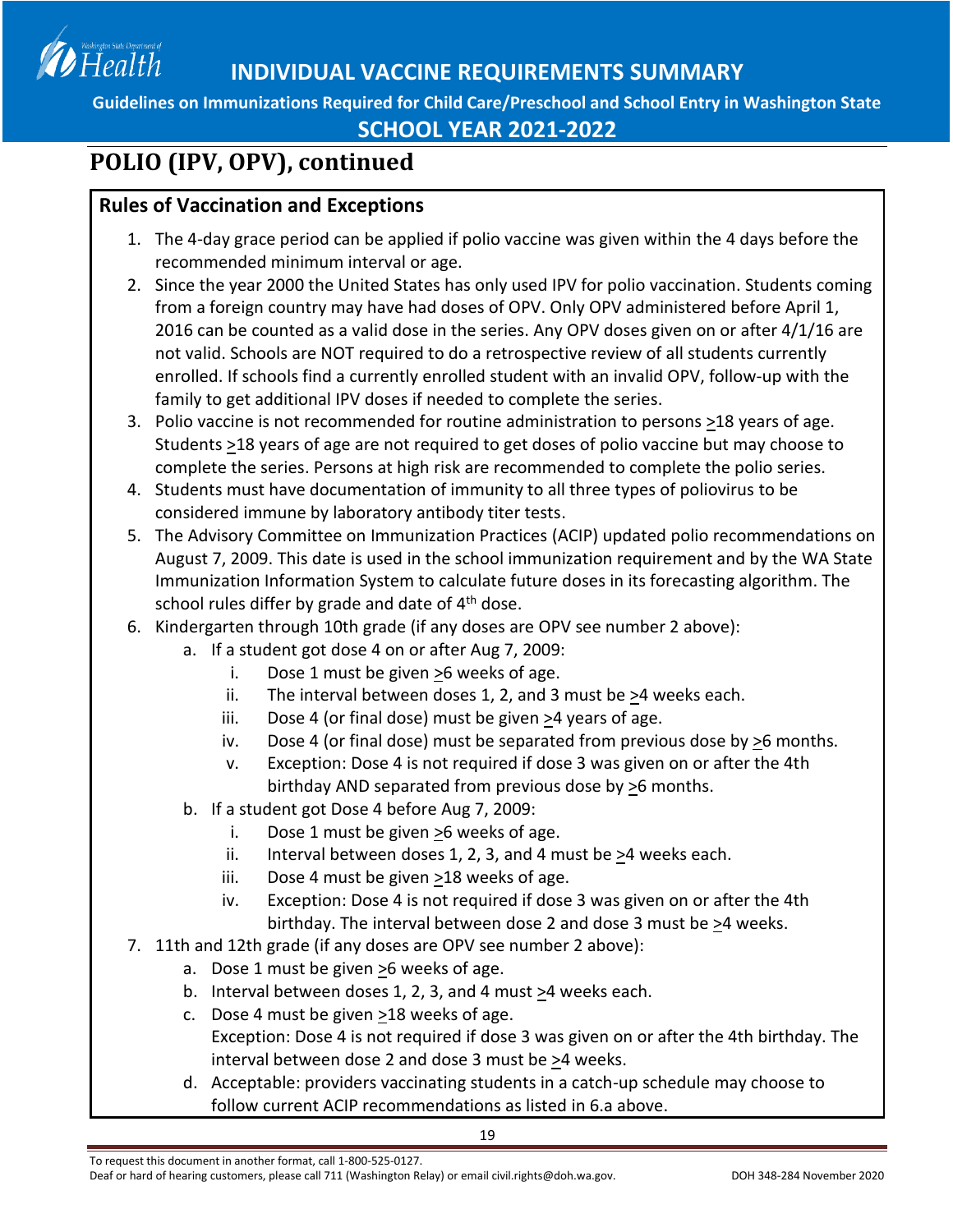

**SCHOOL YEAR 2021-2022**

# <span id="page-19-0"></span>**VARICELLA**

Health

All children/students entering child care/preschool and Kindergarten through 12<sup>th</sup> grade must get vaccinated against varicella (chickenpox) [\(WAC 246-105-030\)](http://apps.leg.wa.gov/WAC/default.aspx?cite=246-105-030).

Routine schedule for varicella vaccine: 12-15 months and 4-6 years of age.

### **Child Care/Preschool Entry**

|                                                                                         | <b>Varicella</b><br>(Chickenpox)                                                                                  |
|-----------------------------------------------------------------------------------------|-------------------------------------------------------------------------------------------------------------------|
| By 3 Months<br>(on or before last day of month 2)<br><b>By 5 Months</b>                 | Not routinely given before 12 months of age                                                                       |
| (on or before last day of month 4)<br>By 7 Months<br>(on or before last day of month 6) |                                                                                                                   |
| By 16 Months<br>(on or before last day of month 15)                                     | 1 dose<br>(may get Dose 1 as early as 12 months of age)<br>0 <sub>R</sub><br>Healthcare provider verified disease |
| By 19 Months<br>(on or before last day of month 18)                                     | 1 dose<br>0 <sub>R</sub><br>Healthcare provider verified disease                                                  |
| <b>By 7 Years</b><br>(on or before last day of year 6 or<br>by Kindergarten entry)      | 2 doses<br><b>OR</b><br>Healthcare provider verified disease                                                      |

### **School Entry**

| <b>VACCINE</b> | Kindergarten-12th Grade                                      |
|----------------|--------------------------------------------------------------|
| Varicella      | 2 doses<br><b>OR</b><br>Healthcare provider verified disease |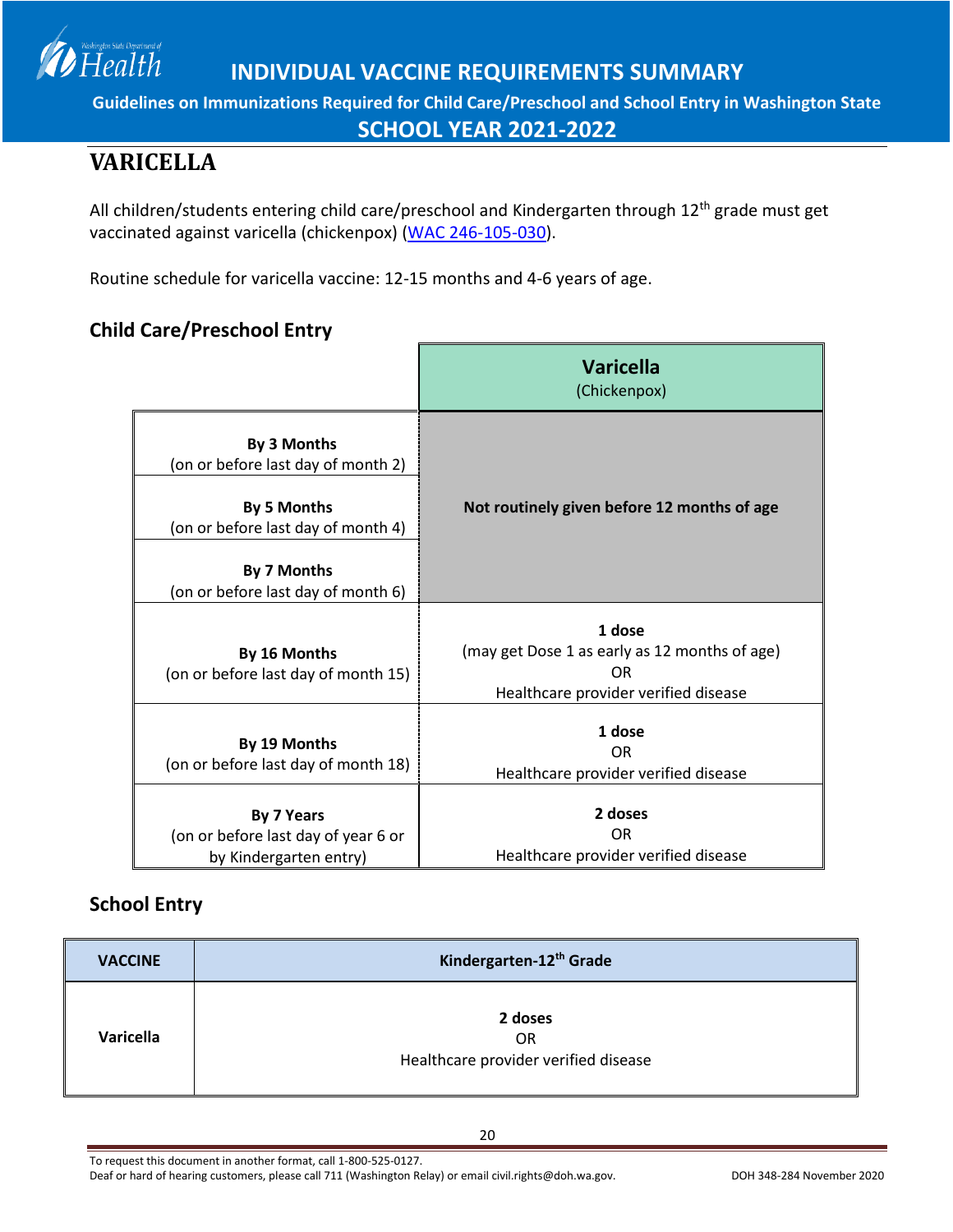

**SCHOOL YEAR 2021-2022**

## **VARICELLA, continued**

### **Rules of Vaccination and Exceptions**

- 1. A blood test that shows immunity to chickenpox is acceptable.
- 2. 2 doses of varicella vaccine are required for school entry.
	- a. The minimum age for dose 1 is >12 months.
		- i. If dose 1 was given <12 months of age, the dose is not valid, and the dose must be repeated. The 4-day grace period may be applied.
		- b. Interval between dose 1 and dose 2:
			- i. Children 12 months through 12 years: >3 months between dose 1 and 2.
				- 1. A minimum interval of >3 months between dose 1 and dose 2 is recommended when scheduling dose 2.
				- 2. A minimum interval of >4 weeks can be accepted when reviewing immunization records.
			- ii. Students 13 years and older:  $\geq 4$  weeks between Dose 1 and 2.
- 3. If not given on the same day, the minimum interval between Varicella and other live virus vaccines, (such as MMR and Flumist) is  $\geq$ 28 days.
	- a. A second live virus vaccine given <28 days after another live vaccine may not produce the desired immune response and is therefore not valid and must be repeated.
- 4. A 4-day grace period can be applied between doses of the same live vaccine such as varicella and varicella. The 4-day grace period **CANNOT** be applied between doses of different live vaccines if not given on the same day, such as between MMR and varicella.

### **Varicella Disease Verification Details**

The following are acceptable as provider verification of disease:

- 1. CIS printed from the WAIIS indicating history of varicella (chickenpox) disease
- 2. Hardcopy CIS with history of varicella (chickenpox) disease or lab evidence of immunity checked and signed by a healthcare provider
- 3. A letter from a health care provider that verifies history of varicella (chickenpox) disease